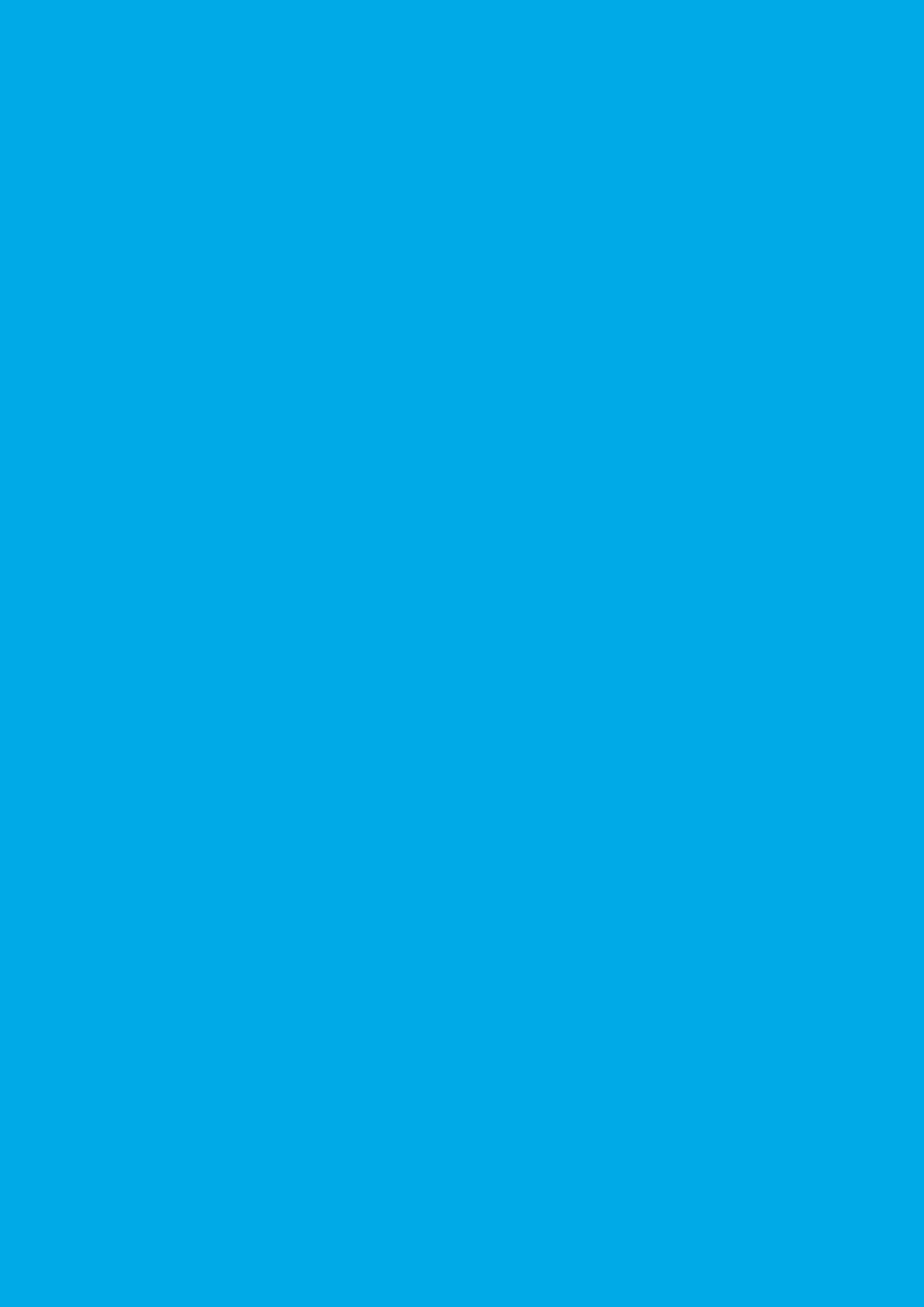# Quick start guide

Use the quick start guide below to help you navigate through the guide

| <b>Action</b>                                                                                                                                      | <b>Reference</b><br>in the guide | <b>Has action been</b><br>completed? |
|----------------------------------------------------------------------------------------------------------------------------------------------------|----------------------------------|--------------------------------------|
| Complete risk tolerance questionnaire                                                                                                              | 4.1                              |                                      |
| Draft Risk Management Policy                                                                                                                       | 4.2                              |                                      |
| Approve Risk Management Policy                                                                                                                     | 4.2                              |                                      |
| Publish Risk Management Policy on the company website                                                                                              | 4.2                              |                                      |
| Review board charter and role descriptions to ensure accountability<br>for risk is included                                                        | 4.3                              |                                      |
| Identify material business risks and document in the risk register in<br>year and continue to reassess the full list of risks in consecutive years | 5.1                              |                                      |
| Allocate risk owners to critical risks                                                                                                             | 5.1                              |                                      |
| Manage material business risks                                                                                                                     | 5.2                              |                                      |
| Update the risk register or prepare individual risk reports and present<br>to the board                                                            | 5.3                              |                                      |
| Prepare CEO/CFO certification                                                                                                                      | 5.3                              |                                      |
| Prepare a summary of the risk management activity throughout the<br>year and present to the board (including effectiveness statement)              | 5.3                              |                                      |
| Prepare annual report disclosure with respect to Recommendation<br>7.4 under Principle 7                                                           | 6                                |                                      |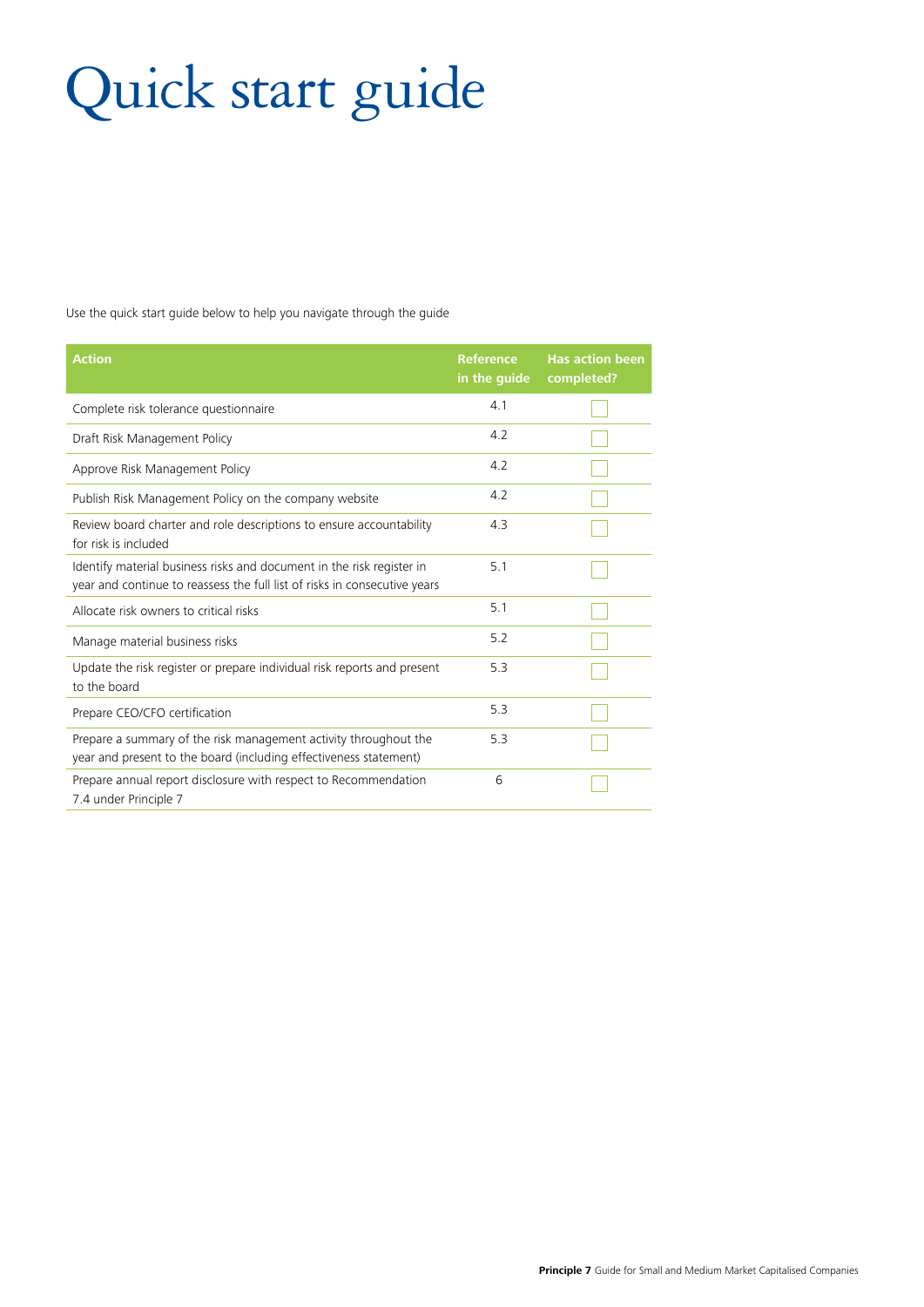# Foreword

ASX Markets Supervision (ASXMS) is delighted to present this Guide to Reporting on Risk for the purposes of ASX Listing Rule 4.10.3 and, hence, Principle 7 of the ASX Corporate Governance Council *Corporate Governance Principles and Recommendations* (Principles).

Risk management is an element of corporate governance which is under increased focus  $-$  a focus which is rising and has been elevated further since the global financial crisis. The Principles identify risk management practices which listed entities must report against in their annual reports on an 'if not, why not' basis. Accordingly, while the Principles do not mandate these practices, it is for listed entities to disclose and explain the extent to which they have not followed the recommendations set out in the Principles, and give reasons for not following them if that is the case.

ASXMS has identified that small to mid-capitalised ASX-listed entities may experience difficulty in implementing risk management practices which accord with the recommendations in the Principles due to the generally lower level of resources available to such entities. The purpose of this Guide is to allow small to mid-capitalised ASX-listed entities to access information and guidance on the management of material business risks in a way that will allow them to report positively against the recommendations in Principle 7.

The ASX Listing Rules require a listed entity to report in its annual report on the extent to which it has followed the Principles during the reporting period. Many listed entities may find themselves in a position of having commenced a review of how they manage risk and whether it accords with the recommendations in the Principles towards the end of a particular reporting period. ASXMS encourages such entities to identify that they have commenced this process so that their stakeholders will be aware that this is the case.

ASXMS would like to thank our partners in the production of this Guide – Deloitte and Blakiston & Crabb. Together they have assisted ASXMS in identifying the need and delivering a solution. The production of this Guide in June 2009 will be accompanied by a series of national seminars to introduce the Guide and explain how best to use it. These will be followed, where the demand exists, by workshops to answer more detailed questions from entities which have commenced the process of managing their material business risks in accordance with the recommendations in Principle 7 and with the assistance of this Guide.

This program is made possible by the ASX Markets Supervision Education and Research Program. The Program uses the proceeds of fines and settlements from ASX's Disciplinary Tribunals (less certain expenses in taking matters before the Tribunals), to raise awareness of and promote compliance with ASX's supervisory requirements and supervisory issues in ASX's markets and promote the integrity of ASX's markets and/or promote confidence in their integrity.

Eric Mayne Chief Supervision Officer ASX Markets Supervision June 2009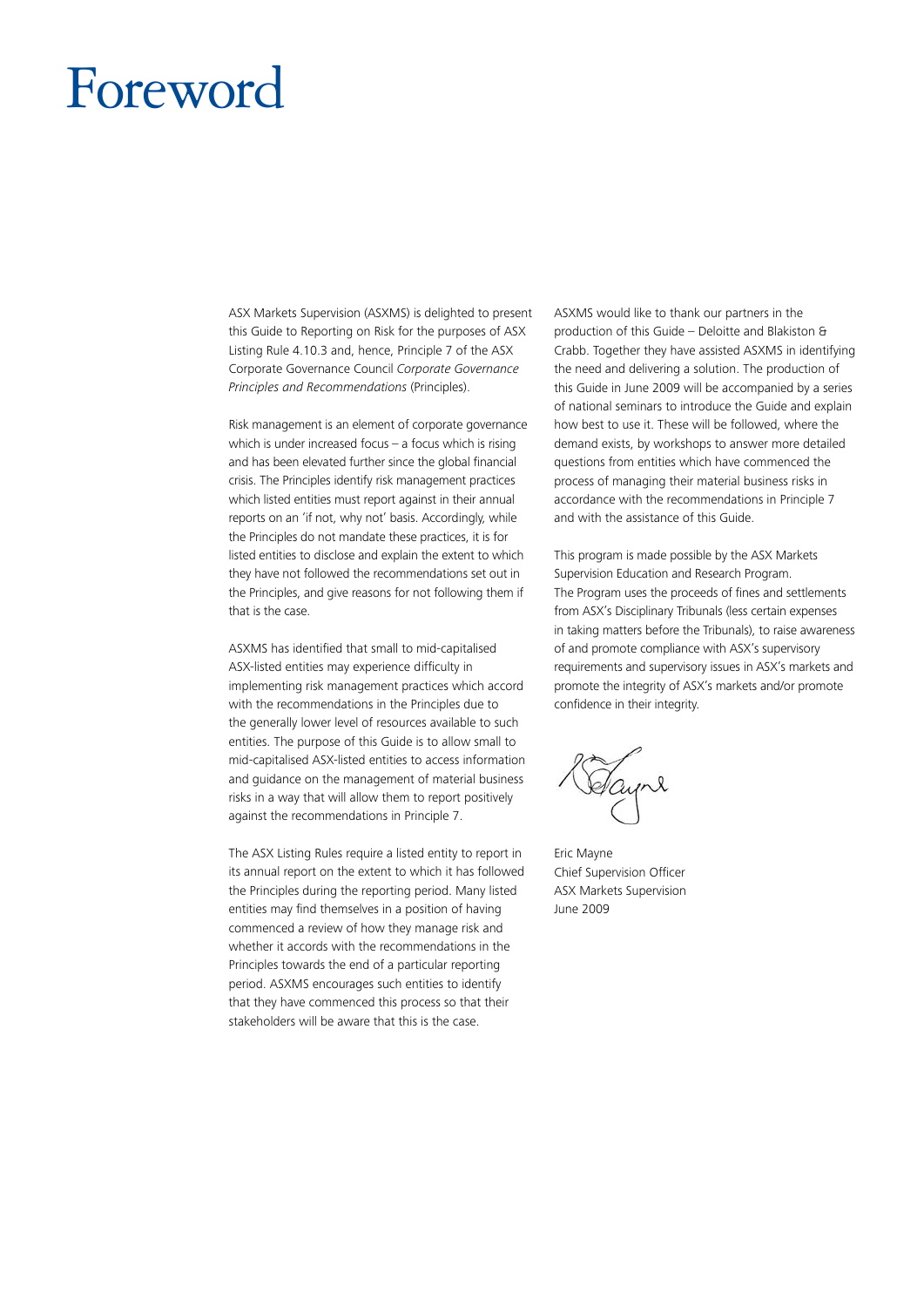# **Contents**

|    | 1. Introduction                                         | 1              |
|----|---------------------------------------------------------|----------------|
|    | 2. What are material business risks?                    | 2              |
|    | 3. Why manage material business risks?                  | $\overline{4}$ |
| 4. | Pre-requisites for managing material business risks     | 5              |
|    | 5. How to manage material business risks?               | 8              |
|    | 5.1 Identify material business risks                    | 9              |
|    | Manage material business risks<br>5.2                   | 11             |
|    | Report on material business risks<br>5.3                | 12             |
|    | 6. What to publicly disclose?                           | 16             |
|    | Frequently asked questions                              | 17             |
|    | <b>Appendices</b>                                       |                |
|    | $A$ – Risk tolerance questionnaire                      | 19             |
|    | $B$ – Outline of a risk management policy               | 20             |
|    | $C -$ Sample risk register                              | 21             |
|    | $D$ – Sample risk management roles and responsibilities | 22             |
|    | $E -$ Risk matrix quidance                              | 23             |
|    | $F$ – Outline of an individual risk report              | 24             |
|    | G - Illustrative wording for CEO and CFO certifications | 25             |
|    | H - Hypothetical helpful public disclosure example      | 26             |
|    | I - Process checklist to implementation                 | 28             |
|    | J - Useful references                                   | 29             |
|    |                                                         |                |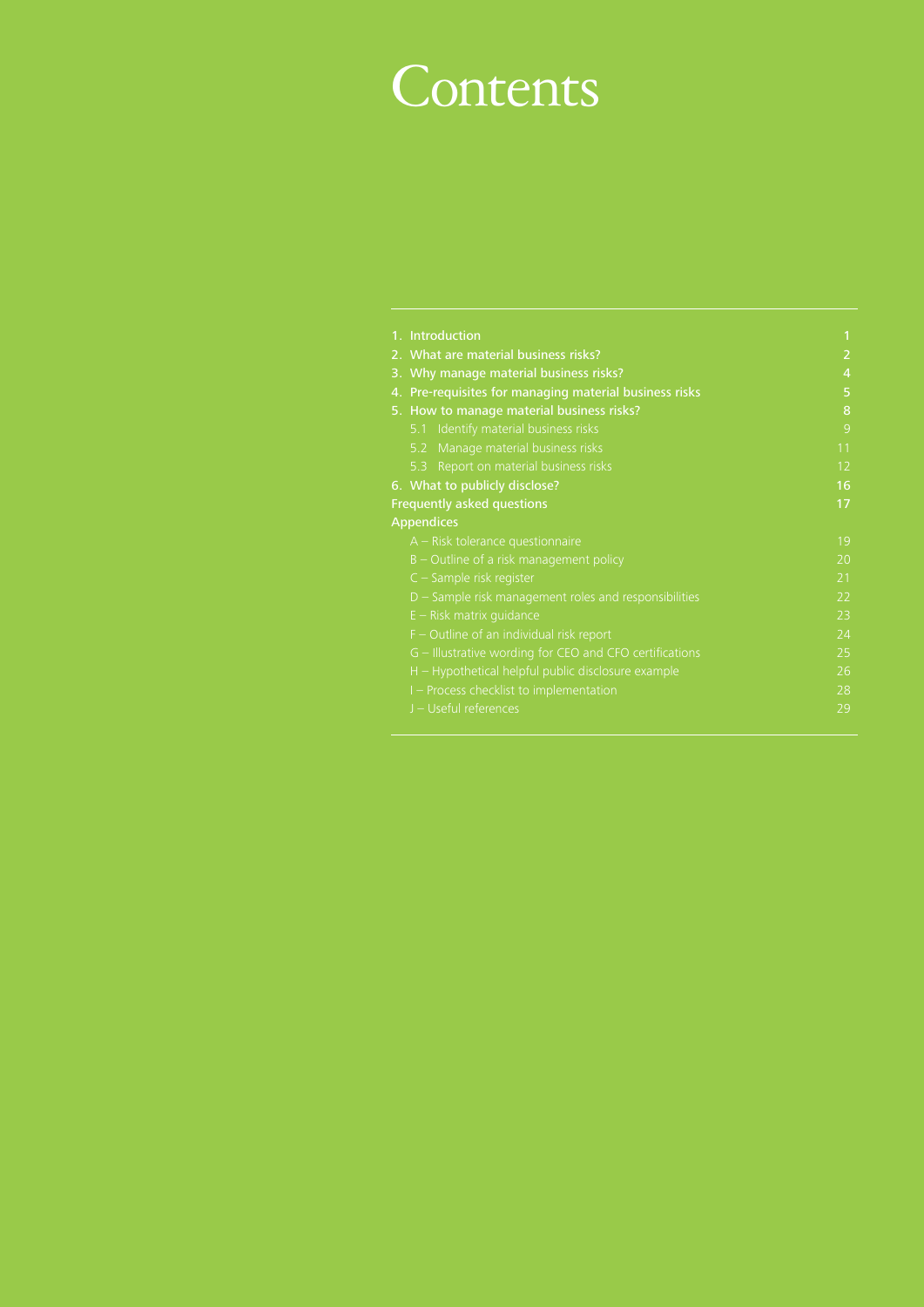# 1. Introduction

Risk management is a journey. It is not achieved overnight nor is there a 'standard answer'. It will take your company time to establish and needs to be regularly re-tuned to your company's changing circumstances. Each company will ultimately establish its own unique level of risk maturity appropriate for its environment, industry and stakeholder expectations.

> When the ASX Corporate Governance Council released the second edition of the *Corporate Governance Principles and Recommendations* (Principles), they made significant changes to *Principle 7: Recognise and Manage Risk* (Principle 7). The new Principle 7 reflects the increasing expectations of stakeholders (including supervisors and regulators) as to how listed companies should manage risk.

#### **Foundations of Principle 7**

The purpose of Principle 7 is to ensure appropriate disclosure and communication to stakeholders on matters of risk and that the collective corporate mind of the company is focused on effectively managing material business risks. A key part of satisfying the requirements of Principle 7 is documentation – once this documentation is established then the ongoing effort is reduced. However, companies should not fall into the trap of simply rolling forward the prior year's documentation. It is the risk management process itself and re-consideration of risks and their management that is key to ensuring ongoing reporting against the recommendations of Principle 7.

Successful reporting against the recommendations of Principle 7 also depends on having the right company culture, the right attitude to risk management and ensuring the right decisions and actions are made in times of pressure.

*Tip: Regularly discussing culture and attitude to risk amongst senior management and the board and communicating these expectations with other staff is an important foundation of risk management.*

#### **Use of guide**

This guide is designed to assist those companies that are at the very beginning of their risk journey. It aims to be a practical tool to help small to medium capitalised companies to understand the expectations of supervisors, regulators and the wider market about how they manage risk and consequently how they can begin to meet their reporting obligations in relation to Principle 7. The guide sets out a process with supporting educative materials and pro-forma templates that, if followed by the board and management, should assist small and medium listed companies to establish for themselves a sound system of risk management by populating templates according to their own circumstances. This will enable companies to avoid a 'tick a box' approach, where suggested or recommended outcomes are simply copied without due thought or process.

A checklist has been included in Appendix I at the end of the guide to assist the reader.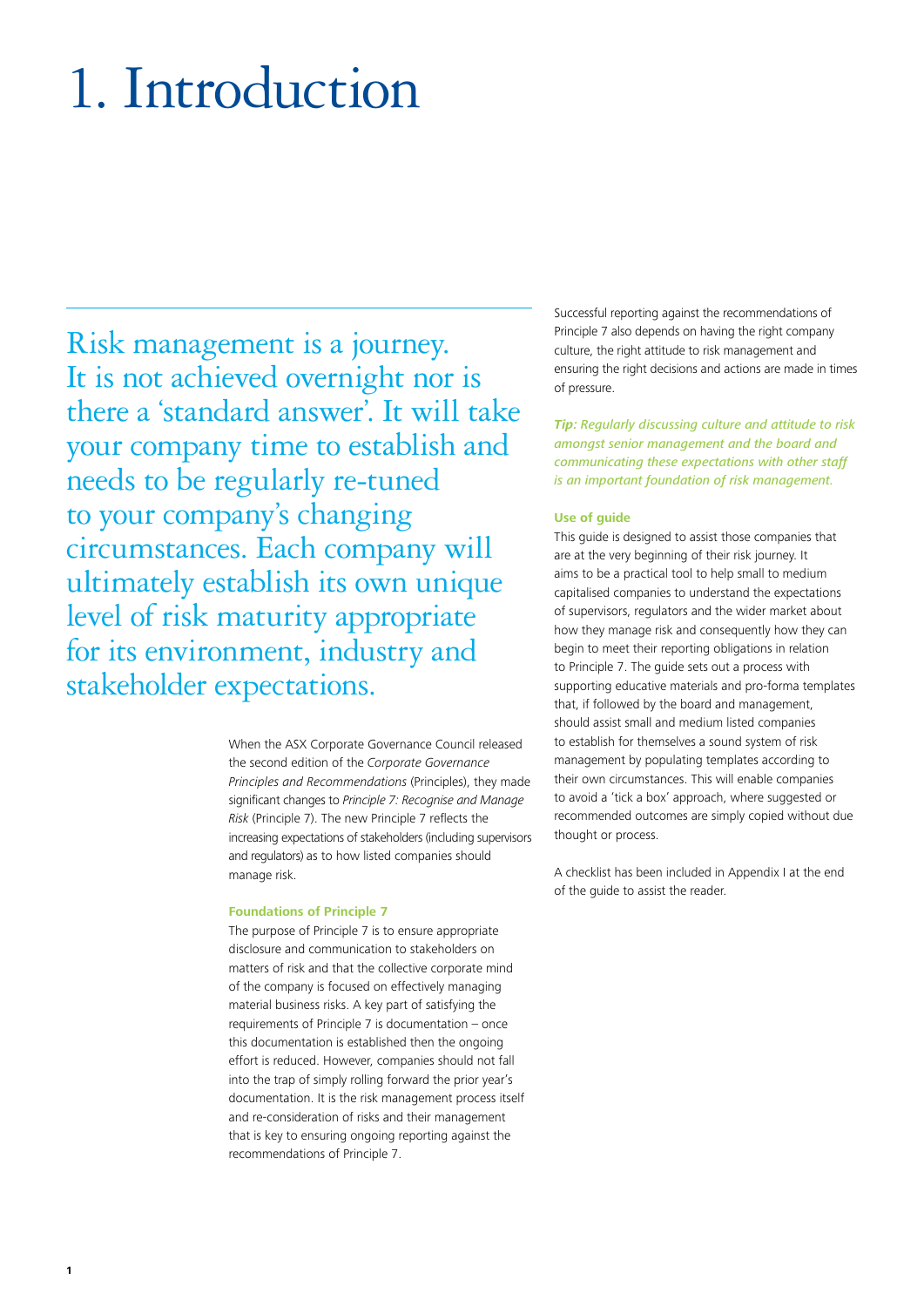# 2. What are material business risks?

Risks relate to future events or situations that provide opportunities or create an exposure for the company.

Risks are not absolute but represent a degree of probability or chance that they may or may not occur. While all risks need to be understood and managed, Principle 7 focuses specifically on risks that may have a material impact on the company (material business risks). In other words, risks that could have an adverse impact on shareholder value and the legitimate interests of other stakeholders.

Material business risks should not be seen purely from a financial perspective. Examples of material business risk categories identified in Principle 7 that could have significant reputational, as well as financial impact, include:

- • operational
- environmental
- sustainability
- • compliance
- • strategic
- ethical
- reputation or brand
- technological
- product or service quality
- • human capital
- financial reporting
- market-related risks.

### In this context:

- • 'material' should be interpreted by reference to accounting standards on materiality and have regard to both quantitative and qualitative factors
- 'business' requires a risk to have a genuine connection with the business
- • material business risks should be considered at a whole-of-company level.

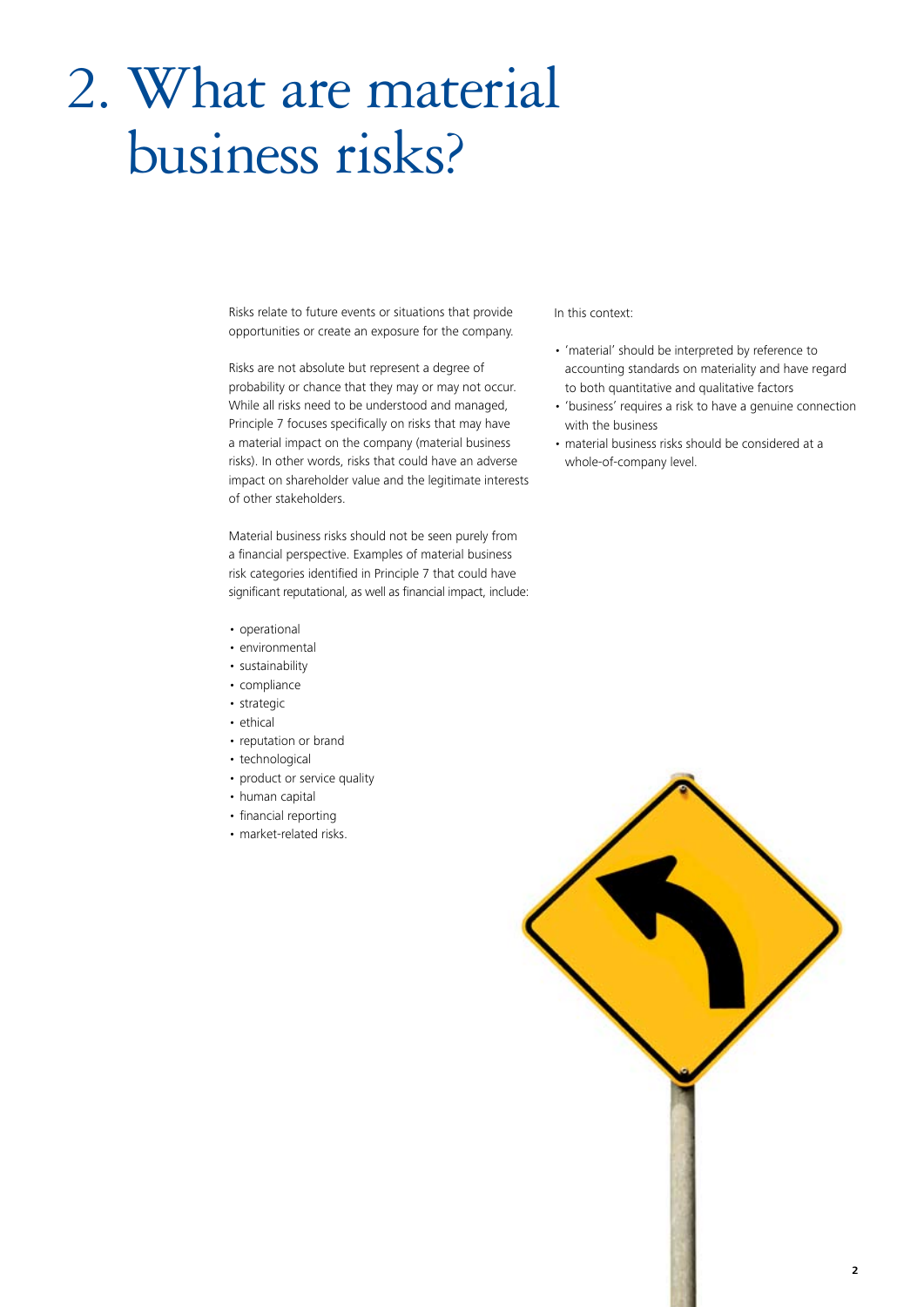Risk management is not about eliminating all risks, it is about identifying and responding to risks in a way that creates value for a company and its shareholders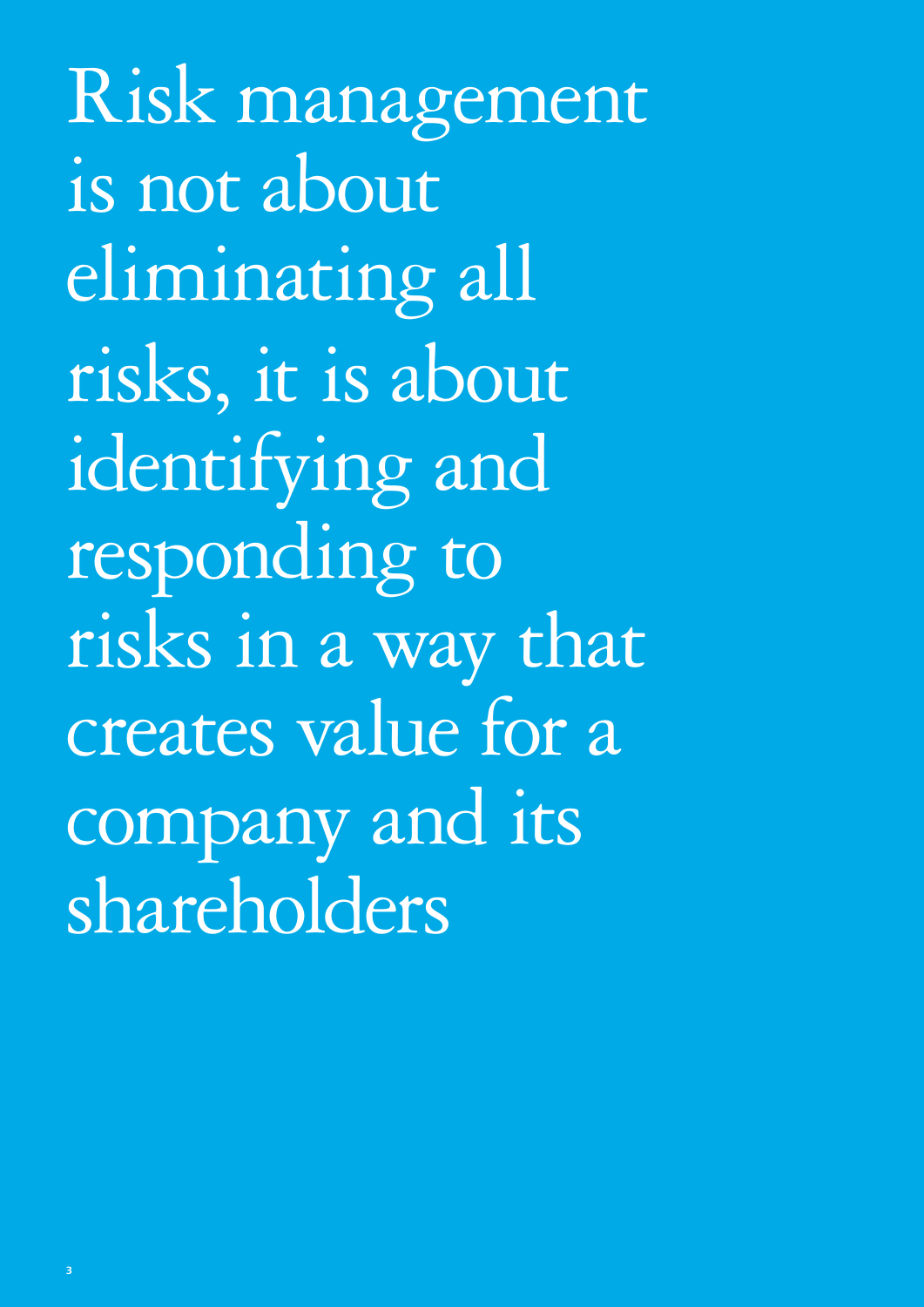# 3. Why manage material business risks?

All companies will face some risks which have the potential to significantly or materially impact their performance. Risks are inherent in every action companies take.

> Why do risks need to be managed? Put simply, managing risks is the right thing to do. Commercial drivers for risk management include:

- the effect of the global financial crisis has exposed companies to risks they have never experienced before
- institutional investors are asking more pointed questions about risk
- providers of director and officer liability insurance (D&O) have a vested interest in ensuring that the board is mitigating and disclosing material business risks
- • satisfying the reporting requirements of Principle 7.

However, risk management is not about eliminating all risks, it is about identifying and responding to risks in a way that creates value for a company and its shareholders. For any company that hopes to compete and grow, a long-term strategy needs to involve risk-taking for reward.

Ignoring material business risks on the basis of cost restrictions is not justifiable. All listed companies can, and are expected to, gear themselves for appropriately managing risk and make positive disclosures of what they are doing under the 'if not, why not' regime.

*Tip: Clearly know your company-wide strategy/plan – this is the starting point to understanding your corporate risks.*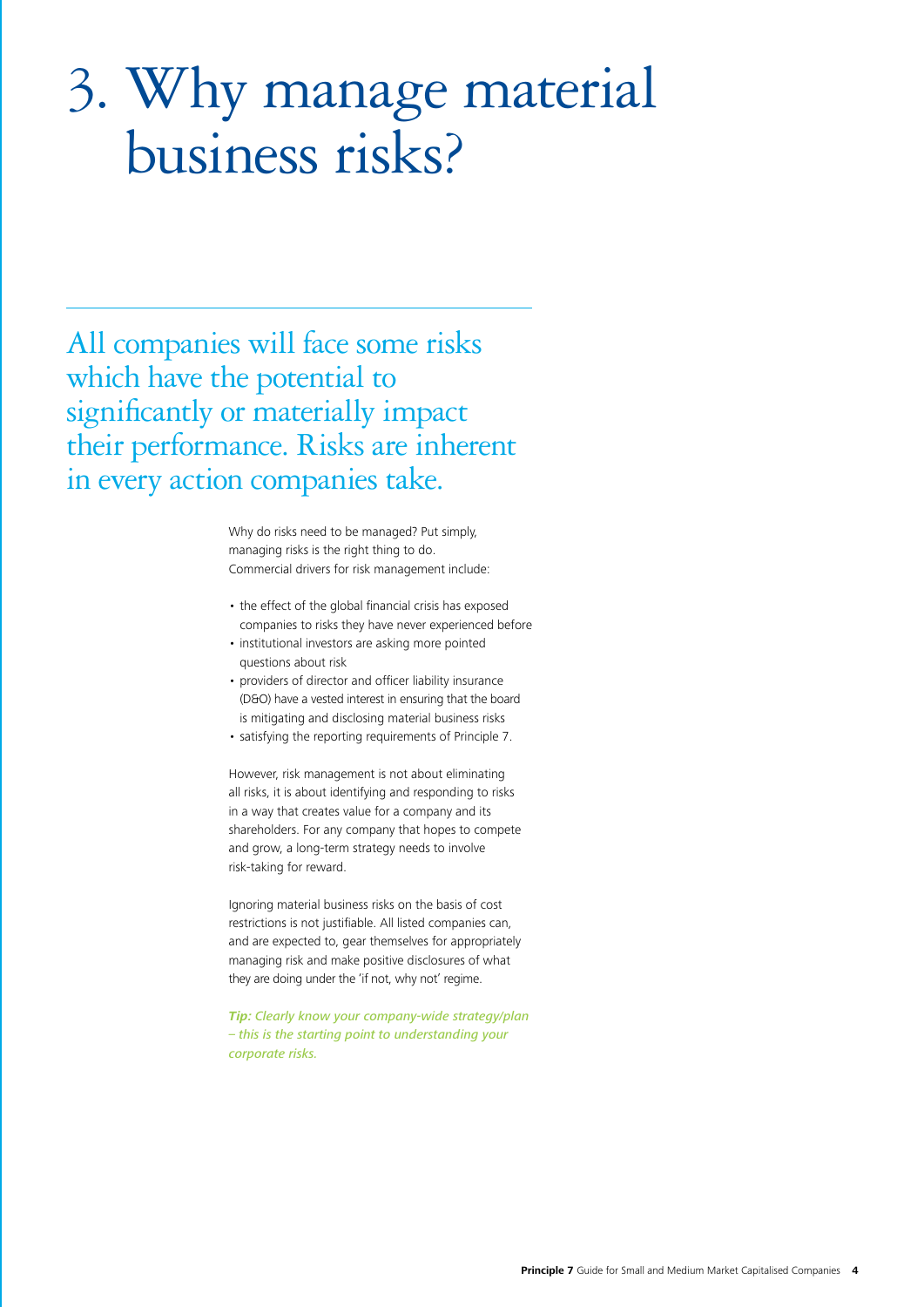# 4. Pre-requisites for managing material business risks

A sound framework of risk oversight, risk management and internal control is fundamental to good corporate governance. It underpins reliable financial reporting, compliance with relevant laws and regulations, and effective and efficient operations. Before material business risks can be managed, thought needs to be given to:

#### *Action:*

*Complete risk tolerance questionnaire (Appendix A)*

### **4.1 Understanding your company's overall risk tolerance**

Risk tolerance is the amount of total risk that a company is prepared to accept or be exposed to at any point in time. It can be viewed in one sense as the organisation's attitude towards risk management.

Given its responsibility for representing the interests of shareholders, the company's board plays a vital role in overseeing management's approach to risk management, including the determination of the company's tolerance for risk. The risk tolerance should be set by the board in conjunction with the chief executive officer (CEO) and clearly communicated to management. When a company considers tolerance for risk this does not mean that management will seek risk per se; it means the company will accept risk if suitably rewarded.

The risk tolerance should drive the overall risk management effort and determine the action required to address material business risks. As willingness to accept risk decreases, the complexity and maturity of risk management effort increases as depicted by the diagram below.

To further illustrate this direct correlation, compare the tolerance for taking risk between a small exploration company and a major blue chip 'pillar of society' company. The stakeholder profiles are vastly different – consequently the tolerances for risk would be different as well to reflect its stakeholder expectations. The small exploration company would generally accept a higher level of risk with a lower level of risk management effort to reflect its stakeholder expectations. Vice versa, the major blue chip company would generally have a much higher level of risk management effort reflective of the lower willingness of the company and stakeholders to accept risk.

The short questionnaire in Appendix A will help you understand some of the factors which can impact on your company's attitude towards risk.

*Tip: The board and senior management should have a clear understanding of what the company's risk tolerance is and the extent to which they wish to manage risk. This should be reconsidered at least annually.*

Risk management effort required

Willingness to accept risk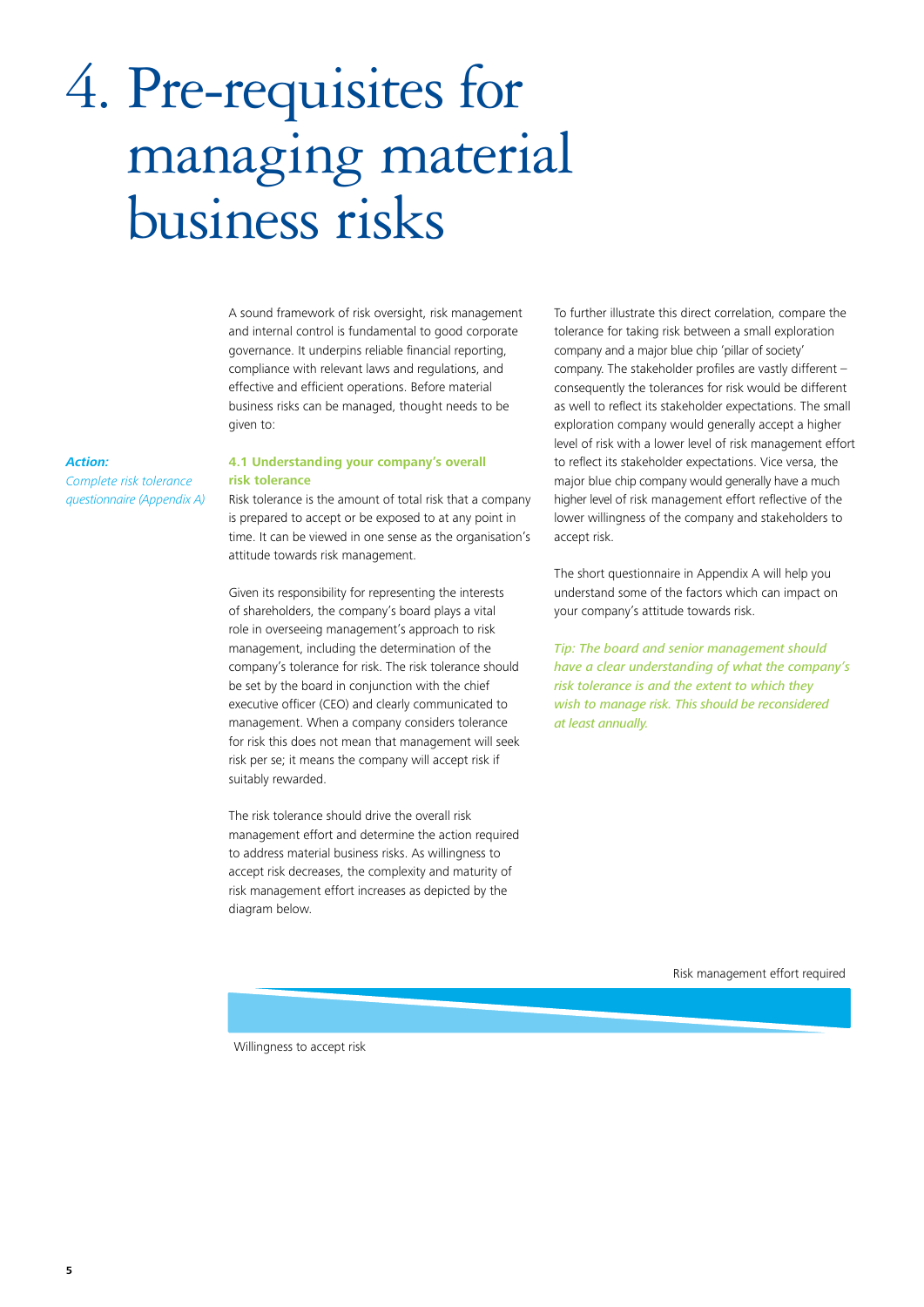*Publish risk management policy on the website*

### **4.2 Risk management and oversight policy**

A company's risk management policy should be designed to document the company's risk management approach, its willingness to accept risk, accountabilities for managing risk, and the resources and processes dedicated to the management of risk. It should ideally include and be reflective of a set of objectives that guide and shape risk management activities, and outline how performance against these objectives will be measured.

The strength of risk management processes adopted and summarised in the risk management policy will also depend on the company's overall risk tolerance as determined in section 4.1 above.

Appendix B provides an outline of what should be included in a risk management policy. This policy and descriptions should not be 'boilerplate'. It should reflect the actual activities undertaken by the company and its attitude and approach to managing material business risks.

*Tip: Senior management is responsible for establishing, documenting and maintaining the risk management policies. Independent board members should oversee these documented risk management policies to ensure they are sufficiently clear and in line with the company's overall risk tolerance and expectations of stakeholders.*

### Recommendation 7.1 under Principle 7

Companies should establish policies for the oversight and management of material business risks and disclose a summary of those policies.

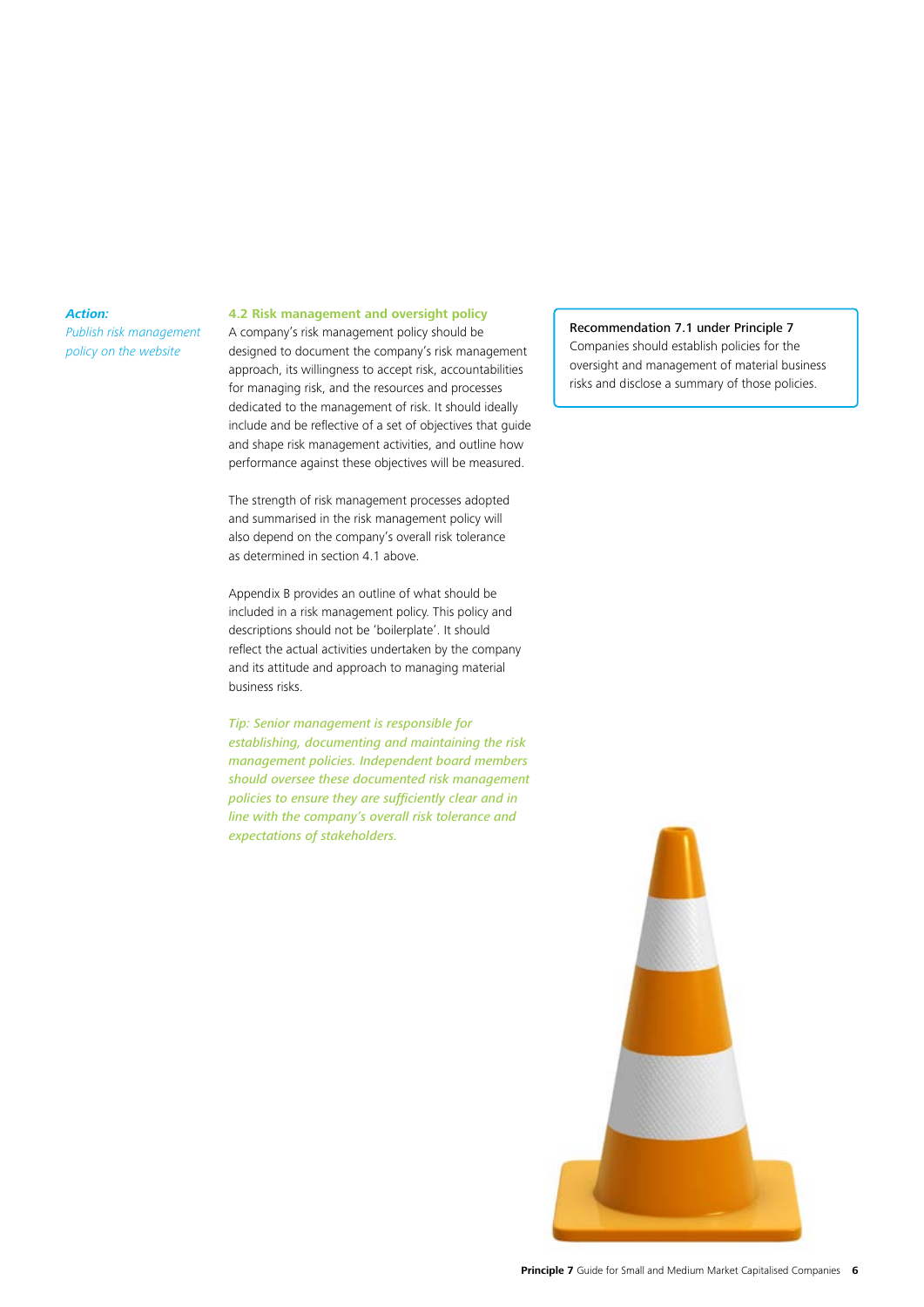*Review Board Charter and role descriptions to ensure accountability for risk is included.*

### **4.3 Accountability and responsibility**

While managing material business risks should be the responsibility of everyone in the company, specific accountability should be reflected in a company's structure and organisational chart and these accountabilities should be clearly defined in the role, charter and responsibilities of the company's board and management team.

For specific material business risks, accountability should also be assigned to appropriate individuals who will report on the status and management of these risks to the board. Companies can use a risk register to document this requirement. An example of useful information to be captured in a risk register is provided in Appendix C.

An individual should be charged with implementing the risk management process and establishing a process to ensure that the reporting requirements of the Principle 7 are met. In small – mid cap companies this is often the company secretary or the CFO. An example of other accountabilities within a small – mid cap company is provided below:

| Overall responsibility for all<br>material business risks<br>Responsibility for individual<br>material business risks (in<br>conjunction with CEO):<br>$\bullet$ financial risks<br>• operations | Chief Executive Officer                                                                      |
|--------------------------------------------------------------------------------------------------------------------------------------------------------------------------------------------------|----------------------------------------------------------------------------------------------|
|                                                                                                                                                                                                  |                                                                                              |
| • technology<br>• human resources<br>• compliance<br>Company secretary<br>• etc.                                                                                                                 | CFO (or equivalent)<br>COO (or equivalent)<br>CIO (or equivalent)<br>Head HR (or equivalent) |

Appendix D lists more example accountabilities and responsibilities for managing risk in a company.

*Tip: Consider including appropriate risk Key Performance Indicators into the management performance agreements.*

### **4.4 Integration/timing**

There are increased expectations that the board and management are effectively managing the material business risks. For these reasons, risk management should be embedded in all of the company's practices and business processes so that it is relevant, effective and efficient.

In particular, risk identification should be embedded into:

- strategic and operational planning
- management and board decision making
- project planning and execution
- change management processes.

Risk management should not be a "bolt on" to the company's existing processes. It should be something management considers every day as part of their job. By integrating risk management with existing company processes, management can ensure the efficient use of resources and therefore reduce the potential for duplication of effort when working to reduce risk levels. Another key benefit of integration is that it helps ensure that the risk management process itself is appropriately resourced and remains relevant and sustainable.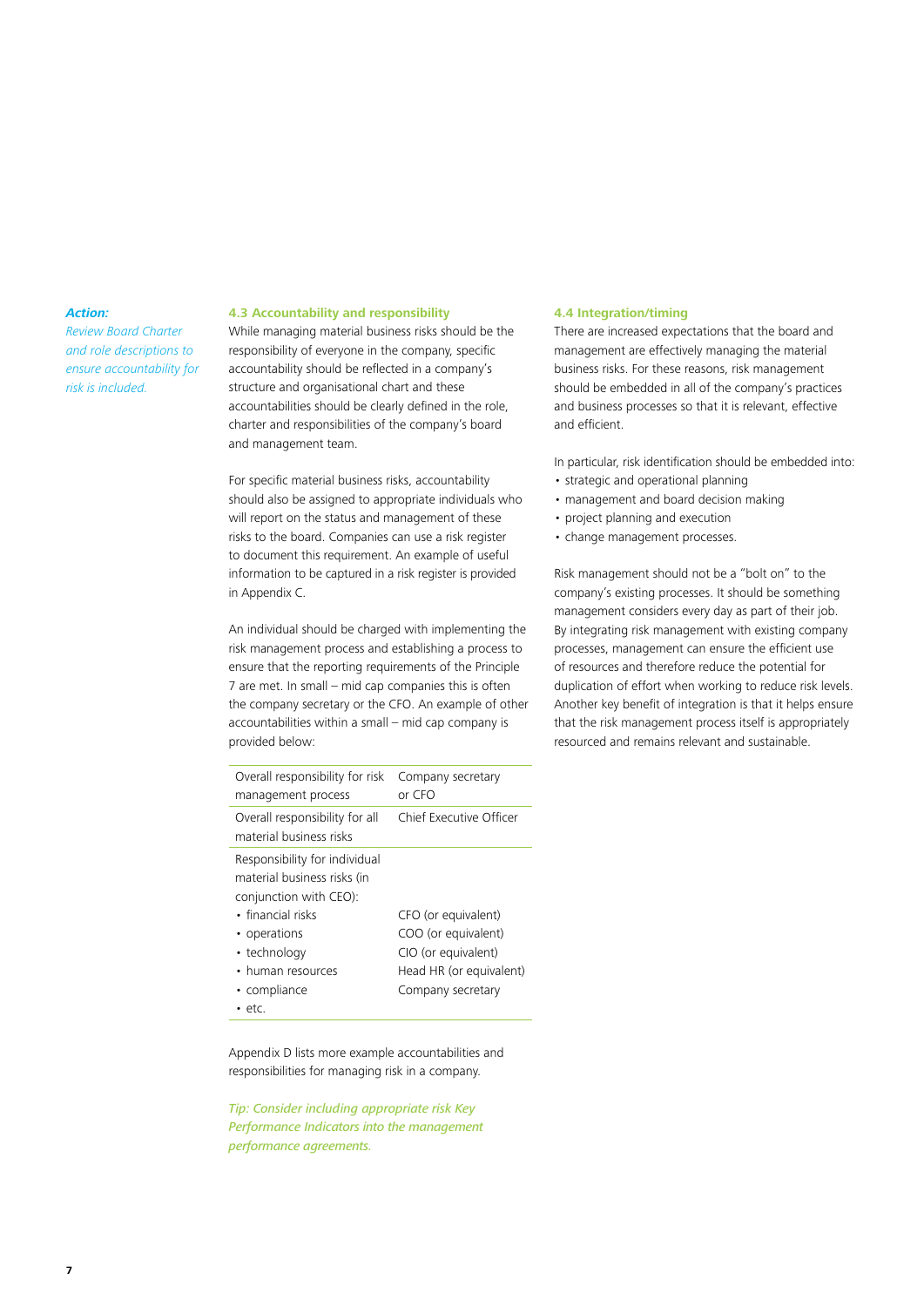# 5. How to manage material business risks?

While there is unlikely to be a one-size-fits-all solution to how companies address risk, there are some common approaches.

> Appropriate management and documentation of material business risks is essential. This could be as simple or as complicated as suits your business. However, it should include the following common activities:

- identify material business risks
- identify the risks faced by the business – prioritise/rank the risks based on an agreed definition of significance.
- manage material business risks
- address the risk where necessary
- identify and ensure the operation of key control measures.
- internally report on material business risks – management to communicate appropriately and fairly to the board.

### Recommendation 7.2

The board should require management to design and implement the risk management and internal control system to manage the company's material business risks and report to it on whether those risks are being managed effectively. The board should disclose that management has reported to it as to the effectiveness of the company's management of its material business risks.

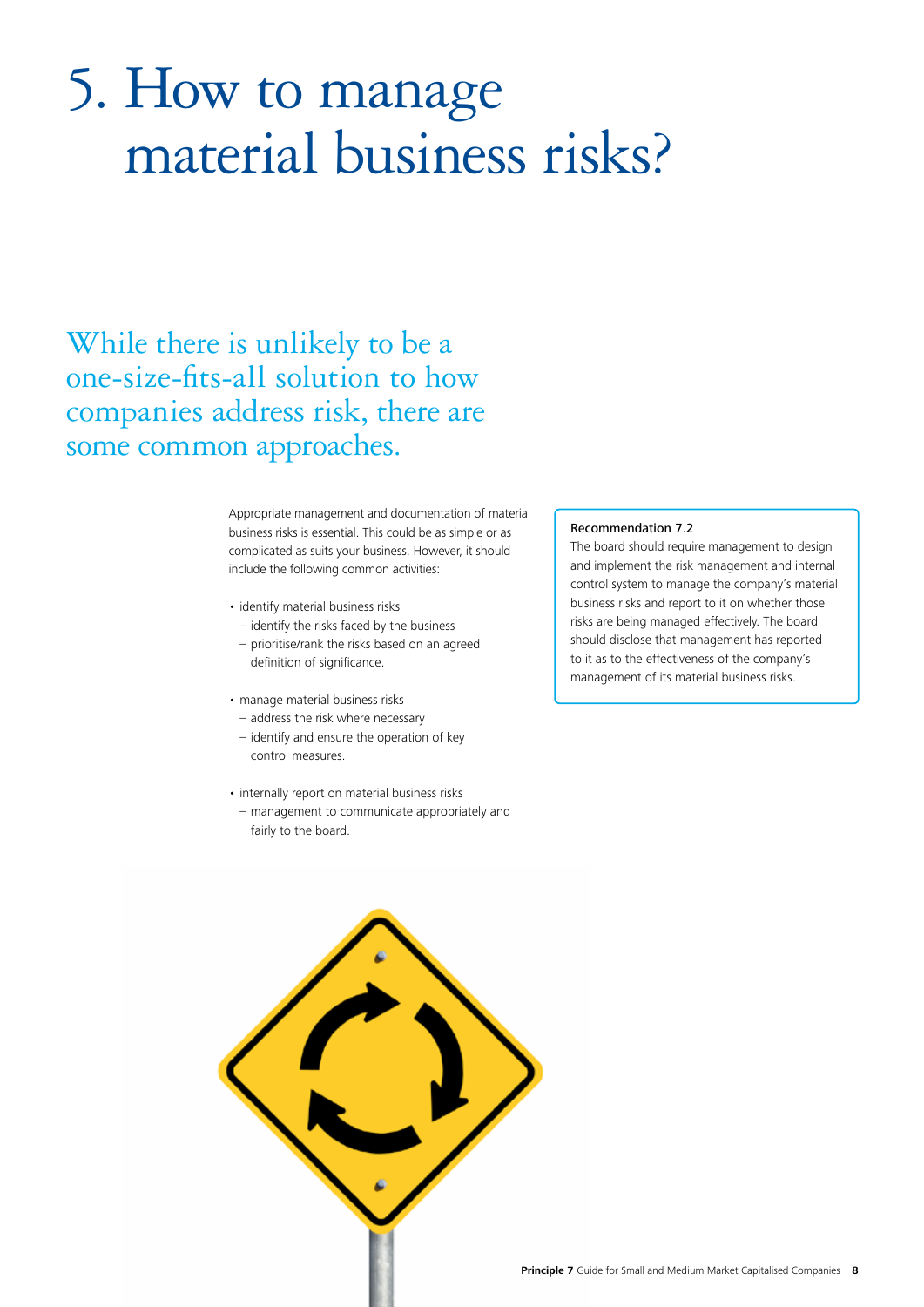*Complete the first section of the risk register (Appendix C)*

# **5.1 Identify material business risks**

### Identify the risks faced by the business

The aim of this process is to develop a risk register with a list of material business risks (risk profile) based on those events that might enhance, prevent, degrade or delay the achievement of the business objectives. It is equally important to identify the risks associated with not pursuing an opportunity.

Material business risks should be identified at the most senior level within the company and be documented in the context of the company's strategy and objectives. Both the sources of risks and their potential consequences should be identified. Material business risks should be validated with the board to ensure their perspective on business vulnerabilities is taken into account.

*Tip: In identifying material business risk, think above and outside of your day-to-day job. Think company-wide and from your stakeholders' perspectives (e.g. shareholders, lenders, suppliers, employees, customers, community, etc) as well as external environment.*

Sufficient management time needs to be allocated to risk identification, because a risk that is not identified at this stage will not be included in any further analysis in the yearly cycle. Identification should include risks whether or not their source is under the control of the company (e.g. change in government policy). There is no generally accepted number of material business risks that companies should focus on; the list should not be too small, as risks may be missed and not too large as the management team will have difficulty in focussing on the key issues.

Risk identification can be undertaken as part of the existing strategic planning or budgeting process, or can be carried out as a process of its own through a facilitated workshop with the management team and potentially the board. These workshops can be facilitated by an external provider or by appointing a member of the management team to act as facilitator. This will help to minimise business interruption.

Appendix C contains an example of a risk register that can be populated as part of this process.

*Tip: Reach consensus early on your understanding (or definition) of what each material business risk represents.*

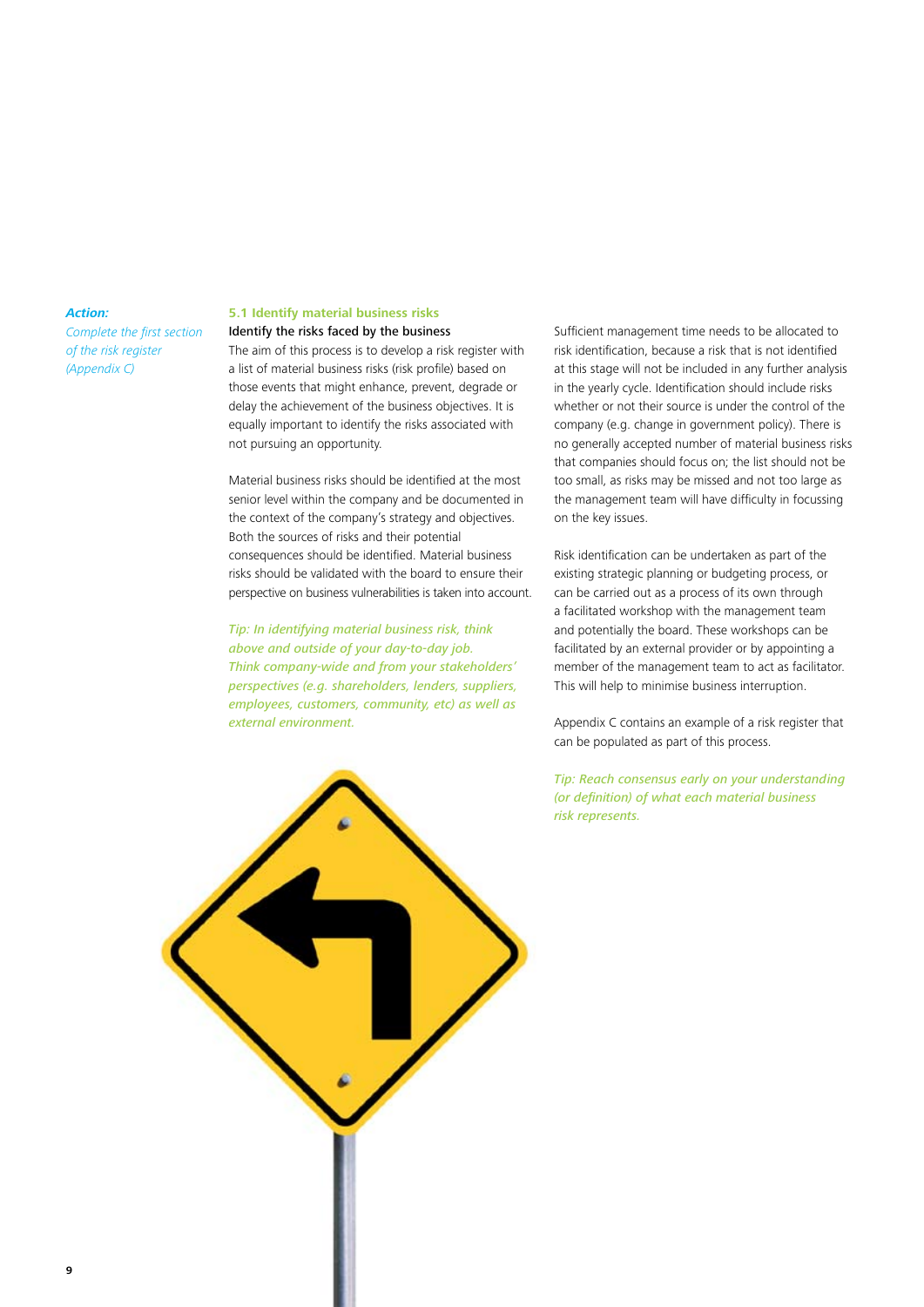*Complete the second section of the risk register (Appendix C)*

#### Prioritise material business risks

This step needs to be undertaken for each identified material business risk in order to provide the basis for determining the risks that require further 'treatment' to reduce their impact.

Once the list of material business risks is agreed on by the management team and the board, they need to be analysed and prioritised.



Consequence

Risk analysis is about developing an understanding of the risk. It helps management determine whether risks need to be reduced (or treated) and the most appropriate risk treatment strategies and methods. Risk analysis involves consideration of the causes and sources of risk, their positive and negative consequences, and the likelihood that those The consequence<br>
Consequence<br>
Risk analysis is about dev<br>
of the risk. It helps mana<br>
risks need to be reduced<br>
appropriate risk treatmer<br>
Risk analysis involves con<br>
and sources of risk, their<br>
consequences, and the li<br>
c

The overall level for each material business risk is analysed by determining consequences of the risk eventuating and their likelihood. Existing risk controls and their effectiveness (as perceived by management) should be taken into account when considering how likely the risk event is to occur and the impact/consequences it will have on the business. Risk prioritisation should be undertaken at the same time as risk identification and should be considered in light of a 5x5 matrix, as per the example here or equivalent.

*Tip: Ensure you define and understand the likelihood and consequence ratings in advance of this exercise. Consequence should cover both financial and non-financial matters. Refer Appendix E for further information.*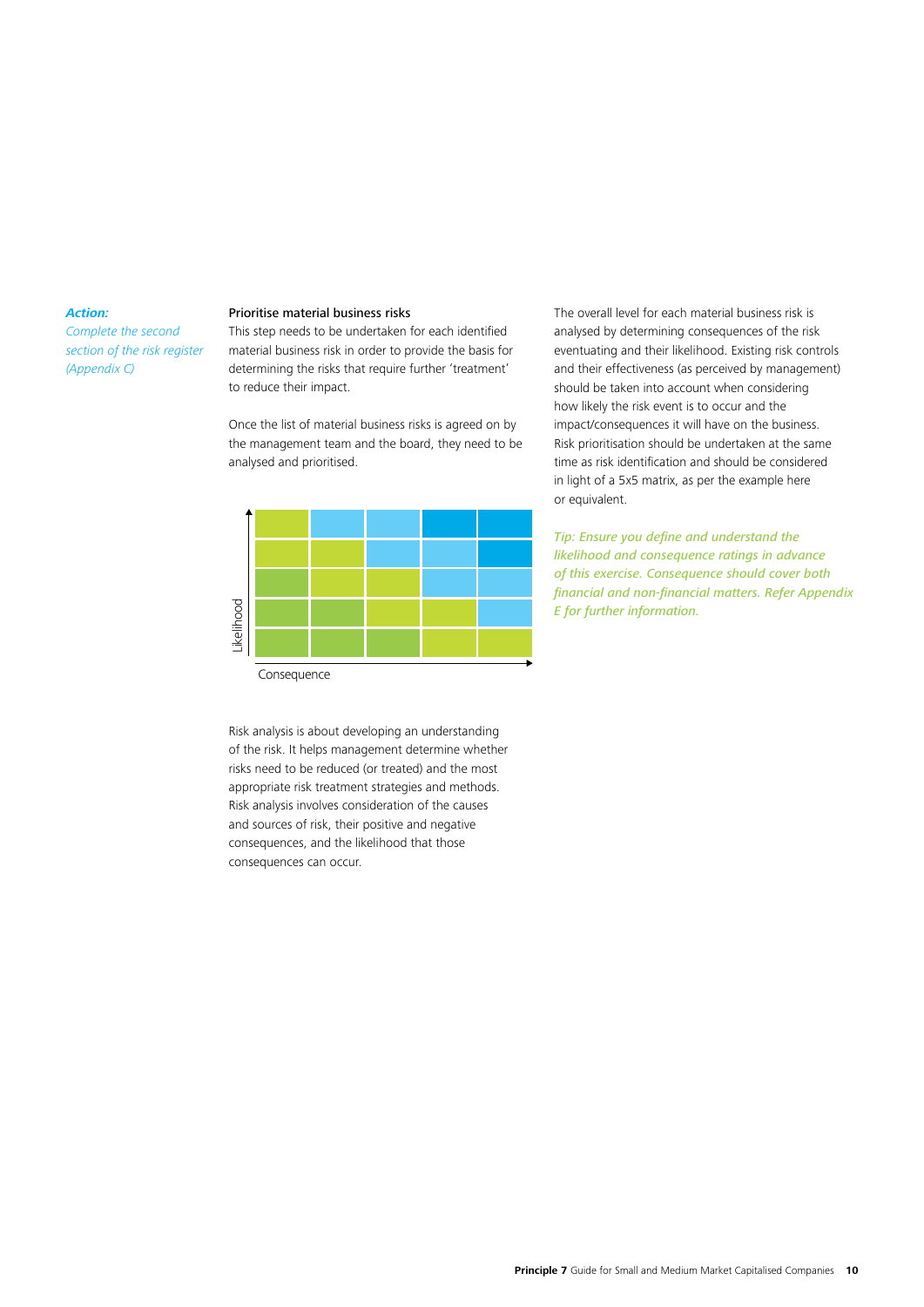*Complete the third section of the risk register (Appendix C)*

### **5.2 Manage material business risks**

Prioritised material business risks should be compared with the risk tolerance established in the risk management policy.

Where the level of risk is above the desired level (as outlined in Appendix E), management should develop and execute an action plan to address the risk in one of the following ways:

- **transfer the risk** through the use of contracts or insurance arrangements. Risk can be transferred to another party which has greater control over the risk situation, or is less susceptible to the impact of the risk factors. It is important to understand however that responsibility for overseeing the risk cannot be transferred or outsourced as ultimate accountability for the risk rests with the company management
- **reduce the risk** by adopting alternative approaches to achieving the same objective. For example, in the case of a risk to a project, the treatment strategy might involve identifying an alternative course of action such as revised timing, a different delivery model, a different resource mix or increased controls. Each may reduce the risk likelihood or eliminate the risk altogether
- **accept the risk** and develop contingency plans to minimise the impact should the risk eventuate. For the risks accepted to be managed, it is necessary to identify an individual responsible for establishing a monitoring process that captures the likelihood of the risk occurring and the treatment strategies to be applied should the risk eventuate. Consideration should be given to continuous disclosure requirements under the ASX Listing Rules.



When selecting risk treatment options, the company should consider the values and perceptions of stakeholders and the most appropriate ways to communicate with them. Though equally effective, some risk treatments can be more acceptable to some stakeholders than others. Where risk treatment options can impact on risk elsewhere in the company, these areas should be involved in the decision.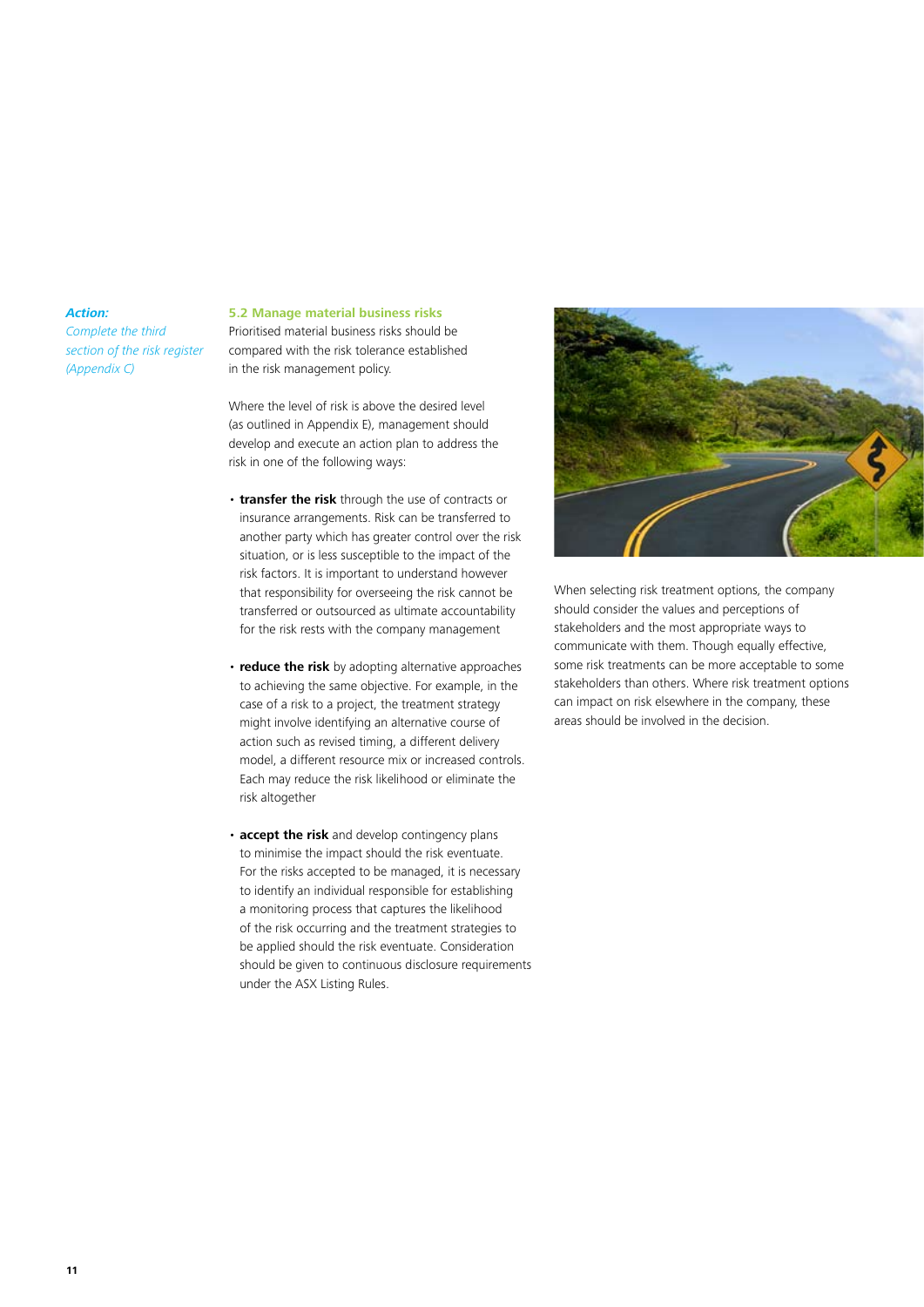#### **5.3 Report on material business risks**

Ongoing reporting and discussion of the management of material business risks at the board level is a crucial step in the process.

Risk reporting is a key factor for the board in its strategic planning and the management of risk across the company.

Assurance over this risk reporting and the underlying controls associated with material business risk (and financial reporting risks) is not required, however the board may request independent verification for some or all of the risk management processes or individual controls. For small – mid cap companies a peer review by an independent director often provides the required comfort over the risk management process and related controls. Other alternatives include using external providers to provide focussed 'internal audit-like' services.

The table below outlines the flow of risk reporting throughout a year where activities are aligned to quarterly board meetings:

|              | <b>Quarter one</b>                                                                                                                                                                                                                                                                                                                                                                           | <b>Quarter two</b>                                                                                          | <b>Quarter three</b>                                                                                        | <b>Quarter four</b><br>(full year)                                                                                                                                                                                                                                                                                    |
|--------------|----------------------------------------------------------------------------------------------------------------------------------------------------------------------------------------------------------------------------------------------------------------------------------------------------------------------------------------------------------------------------------------------|-------------------------------------------------------------------------------------------------------------|-------------------------------------------------------------------------------------------------------------|-----------------------------------------------------------------------------------------------------------------------------------------------------------------------------------------------------------------------------------------------------------------------------------------------------------------------|
| Management   | • complete risk tolerance<br>questionnaire<br>· document Risk<br>Management Policy<br>• publish Risk Management<br>Policy on the company<br>website<br>• review board charter<br>and role descriptions to<br>ensure accountability for<br>risk is included<br>• identify material business<br>risks and present full<br>company risk profile<br>· allocate risk owners to<br>critical risks. | register or individual<br>risk reports.                                                                     | • present updated risk • present updated risk<br>register or individual<br>risk reports.                    | • update risk register<br>or individual risk<br>reports and present<br>to the board<br>• CEO/CFO<br>certification on<br>Recommendation 7.3<br>of Principle 7<br>• summary of annual<br>risk management<br>effort<br>• prepare annual<br>report disclosure<br>with respect to<br>Recommendation 7.4<br>of Principle 7. |
| <b>Board</b> | • agree and set the<br>company's overall<br>risk tolerance<br>• approve Risk<br>Management Policy<br>• provide input into the full<br>company risk profile.                                                                                                                                                                                                                                  | • note updated risk<br>register or individual<br>risk reports<br>and question<br>management<br>if required. | • note updated risk<br>register or individual<br>risk reports<br>and question<br>management<br>if required. | • note updated risk<br>register or individual<br>risk reports<br>• note CEO and CFO<br>certification<br>• note the summary<br>of annual risk<br>management<br>effort (including<br>effectiveness<br>statement).                                                                                                       |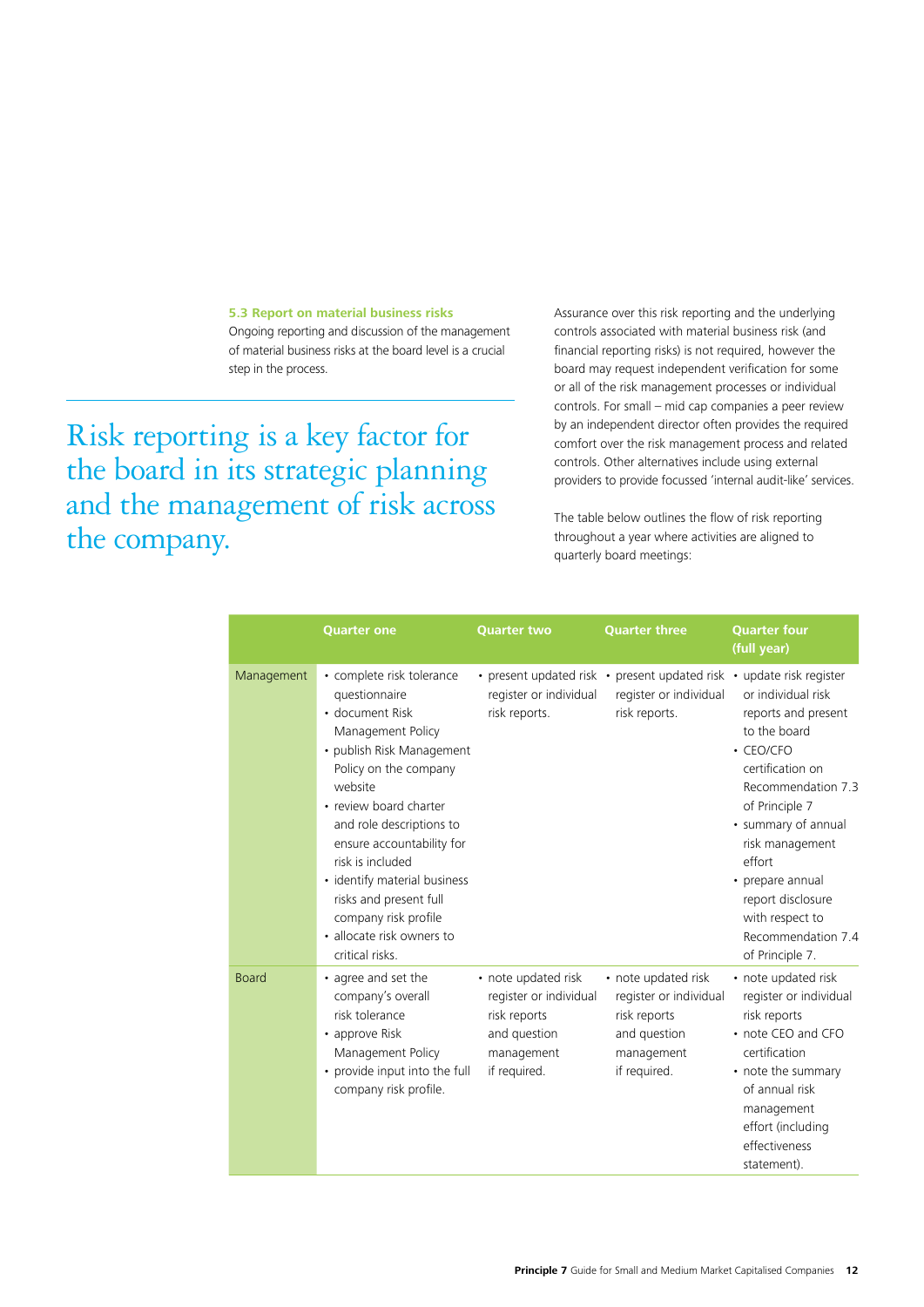*Complete the fourth section of the risk register (Appendix C) or individual risk report (Appendix F)*

#### **Risk reporting throughout the year**

Principle 7 requires the board to report whether they have received an assurance from management that management has identified and addressed the material business risks effectively. This assessment should occur at the individual material business risk level and, in order to support the focus on risk throughout the year (and to ease the workload), it is normally suggested that this risk reporting to the board occurs throughout the year.

The most common way to communicate the company's material business risks to the board is for each risk owner to present an updated risk register (Appendix C) that summarises the significance of each risk as well as actions taken by management to mitigate the risks since they were originally identified.

It is important to recognise however, that a company's risk profile and therefore the risk register will evolve over time as risk priorities change through changes in a company's activities, in the external environment and as a result of the progressive implementation of treatment strategies, therefore risk reporting needs to be continuous.

Managers who have ownership over material business risks, at their discretion, may choose to prepare and present to the board a more detailed individual risk report. An individual risk report (as outlined in Appendix F) provides the appropriate discipline in managing and reporting of material business risks. These reports normally include:

- risk description and outline of likely consequences of risk eventuating
- • current controls that help to reduce the likelihood or consequence of the risk
- assurance on the effectiveness of current controls
- risk level based on the company's policy or framework
- further management action required to minimise the risk.

Similar to reporting using the risk register, individual risk reports should be discussed at the board level as part of existing board meetings. Linking risk reporting to existing monthly or quarterly board reporting can help improve the timeliness and quality of communication.

# *Tip: Consider making risk management a standing item on the board agenda.*

Towards the end of each year management may choose to provide a summary of the risk management activity throughout the year to the board. Such reporting can be fully considered by the board for its appropriateness and support the public disclosures that the board needs to make (see section 6).

The items covered in the summary report to the board should include:

- the processes that occurred throughout the year:
	- annual review and update of risk management policy (include a copy of the latest policy)
	- other appropriate risk management framework information
	- identification of material business risks (re-produce material from section 5.1 including risk profile and risk matrix)
	- a summary of the risk reporting of individual material business risks that occurred throughout the year.
- • a suggested corporate governance statement for inclusion in the annual report
- two management statements based on the above information:
- that management has designed and implemented an appropriate risk management and internal control system to manage the company's material business risk
- that management has effectively managed (throughout the year) the material business risks.

The management summary outlined above can be provided verbally and be minuted or prepared as a written statement. The statement should be supported by appropriate material and completed around the same time as financial statements are being considered by the board.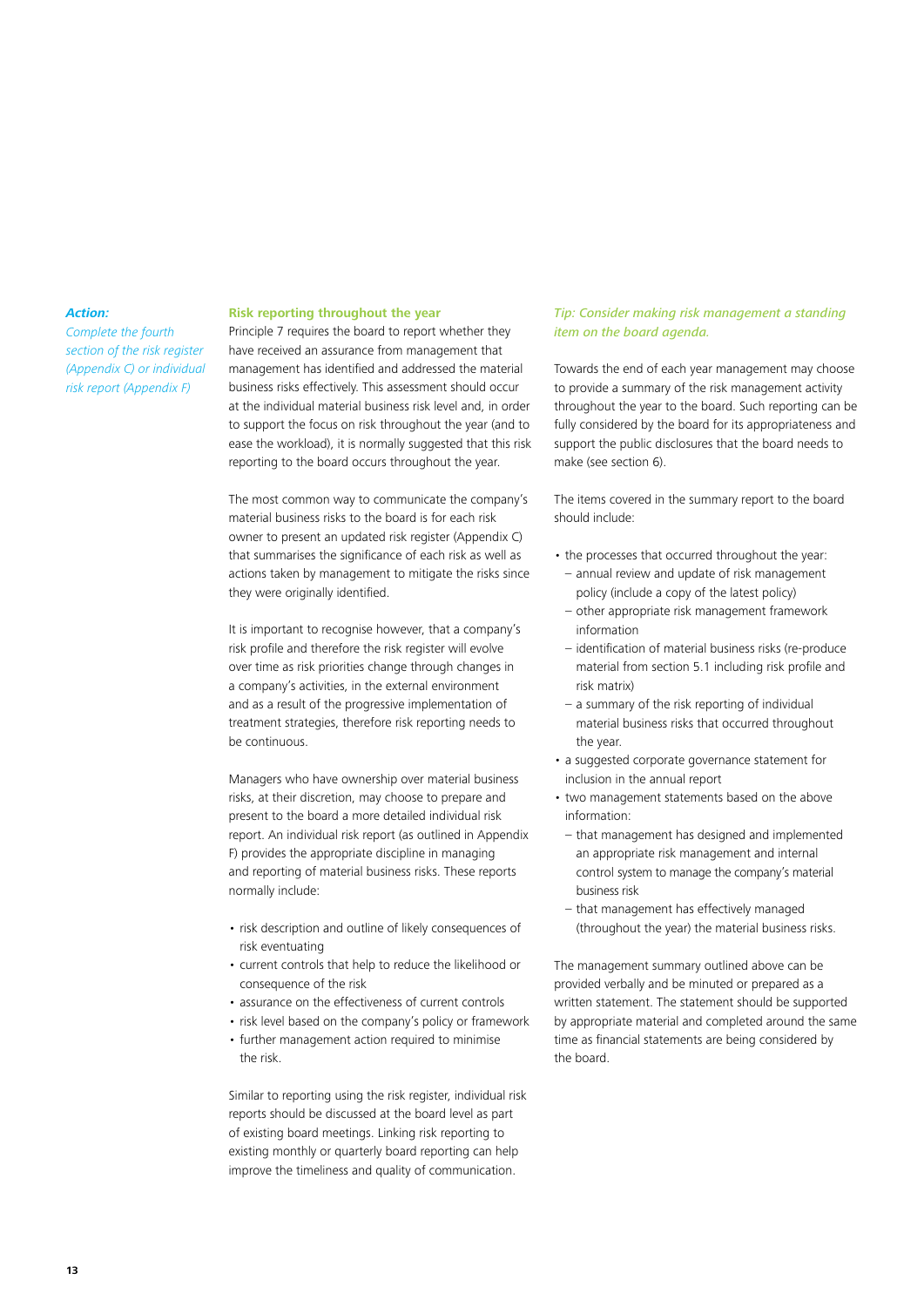*Complete combined Principle 7.3 and s295A signed certification by the CEO and CFO (Appendix G) and ensure this is supported by appropriate documentation.*

### **CEO/CFO signed certification on financial reporting risks**

Financial reporting risks relate to the processes and controls that support the preparation of reliable and accurate financial reports. They are viewed as a sub-set of material business risks and have special requirements attached to them. These requirements have not changed since the first version of the Principles.

The new recommendation is that the CEO (or equivalent) and the CFO (or equivalent) provide written assurance to the board that the risk management and internal control system is operating effectively to reduce financial reporting risks in all material respects. This requirement is designed to support the declaration required of the CEO and CFO by section 295A of the *Corporations Act 2001*.

Illustrative wording of this declaration to meet both the reporting requirements of Recommendation 7.3 and section 295A is set out in Appendix G.

A CEO and CFO should not sign this certification unless there is a reasonable basis of support. Doing nothing or just relying on the external audit process is generally considered insufficient. Often for small – mid cap companies their external auditor does not review and rely on financial reporting controls when forming their audit opinion on the financial statements.

Furthermore, outsourcing the finance function does not alleviate this responsibility as risk cannot be outsourced and in this circumstance management should undertake and document procedures to ensure the outsource provider has taken reasonable efforts to ensure the integrity of the financial reporting process.

#### Recommendation 7.3

The board should disclose whether it has received assurance from the chief executive officer (or equivalent) and the chief financial officer (or equivalent) that the declaration provided in accordance with section 295A of the Corporations Act is founded on a sound system of risk management and internal control and that the system is operating effectively in all material respects in relation to financial reporting risks.

Where the finance function is retained in-house, the CEO and CFO should ensure they have documented the key control considerations and why they believe they are working. It would be appropriate for a suitably worded internal memo to be prepared outlining what controls exist and what activities have been undertaken to ensure that these controls are working. The inclusion of the table below in this memo should facilitate this.

Other financial controls that small – mid cap companies should consider are

- accounting resources and IT systems
- • segregation of duties (including dual cheque signatory requirement)
- key transaction processing systems
- implementation of Delegation of Authority Policy
- • audit independence
- accounting advice process
- • preparation of financial report itself (especially to ensure all key disclosures are included).

Management should consider providing this documentation to the board with the certification required above so that the board can review the appropriateness of the basis upon which the certification was made.

| <b>Account</b>                                                  | <b>Key controls</b>                | <b>Operating effectively?</b>                                                                     |
|-----------------------------------------------------------------|------------------------------------|---------------------------------------------------------------------------------------------------|
| Material accounts based<br>on the latest financial<br>statement | • key control 1<br>• key control 2 | Operating effectively based on:<br>• management review<br>• independent audit<br>$\cdot$ etc.     |
| For example, Cash                                               | Bank reconciliation                | CFO has reviewed and signed off bank reconciliation                                               |
|                                                                 | Facility/lease agreements          | CFO has reviewed and ensured appropriate disclosures<br>are reflected in the financial statements |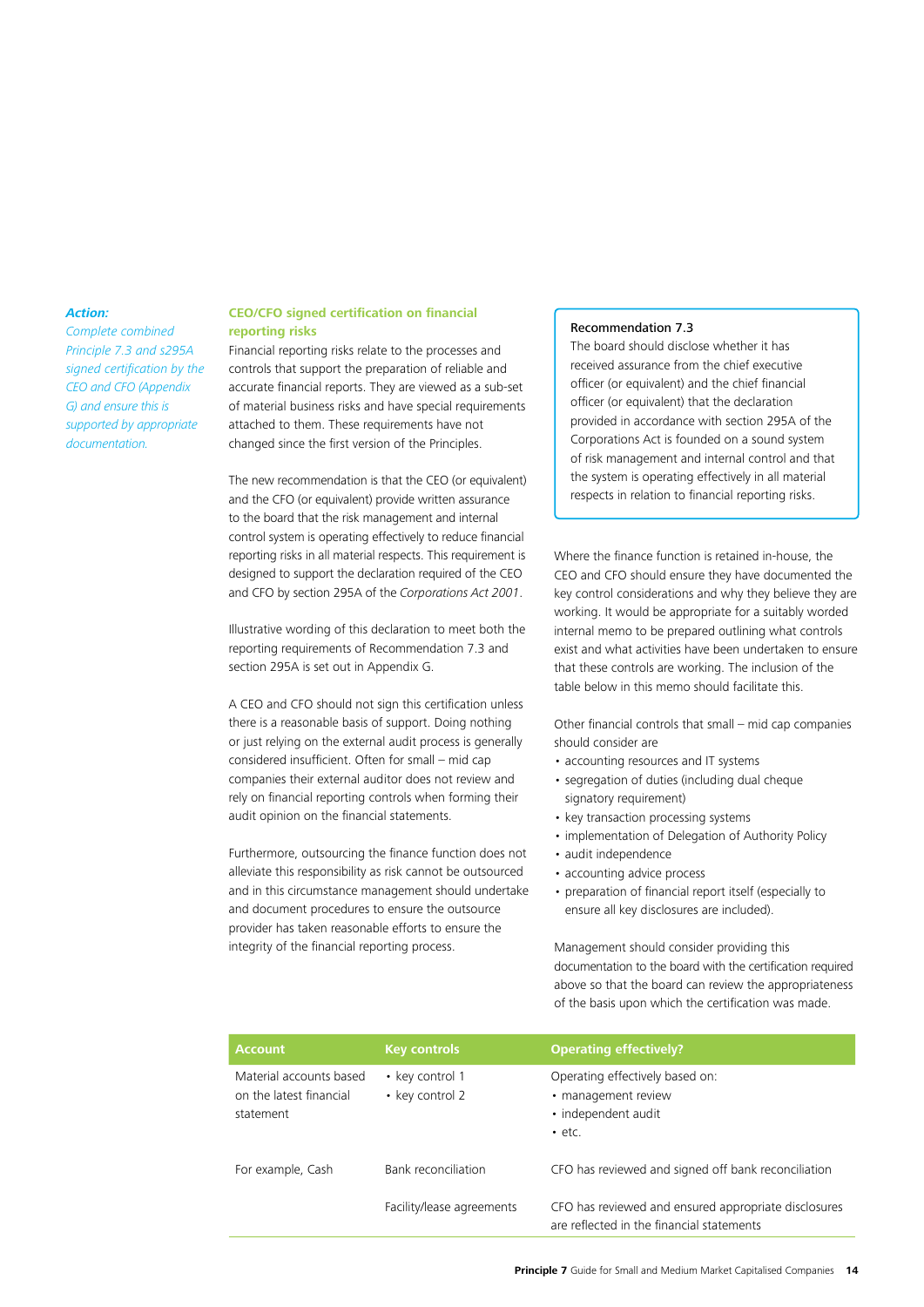# **Key tips**

ASX Markets Supervision has flagged its intention to focus on Principle 7 reporting in its reviews. In light of this, areas to ensure you are across include:

- 1. ensure your company is aware that the Principle 7 is now different
- 2. check what you are really saying concentrate on the quality of disclosure and avoid 'boilerplate' statements in your annual report or website
- 3. ensure you are doing what you are saying check that disclosures are actually aligned with the reality of the risk management and oversight within the company
- 4. consider whether what you are doing is sufficient – do you have the right risk maturity for your company?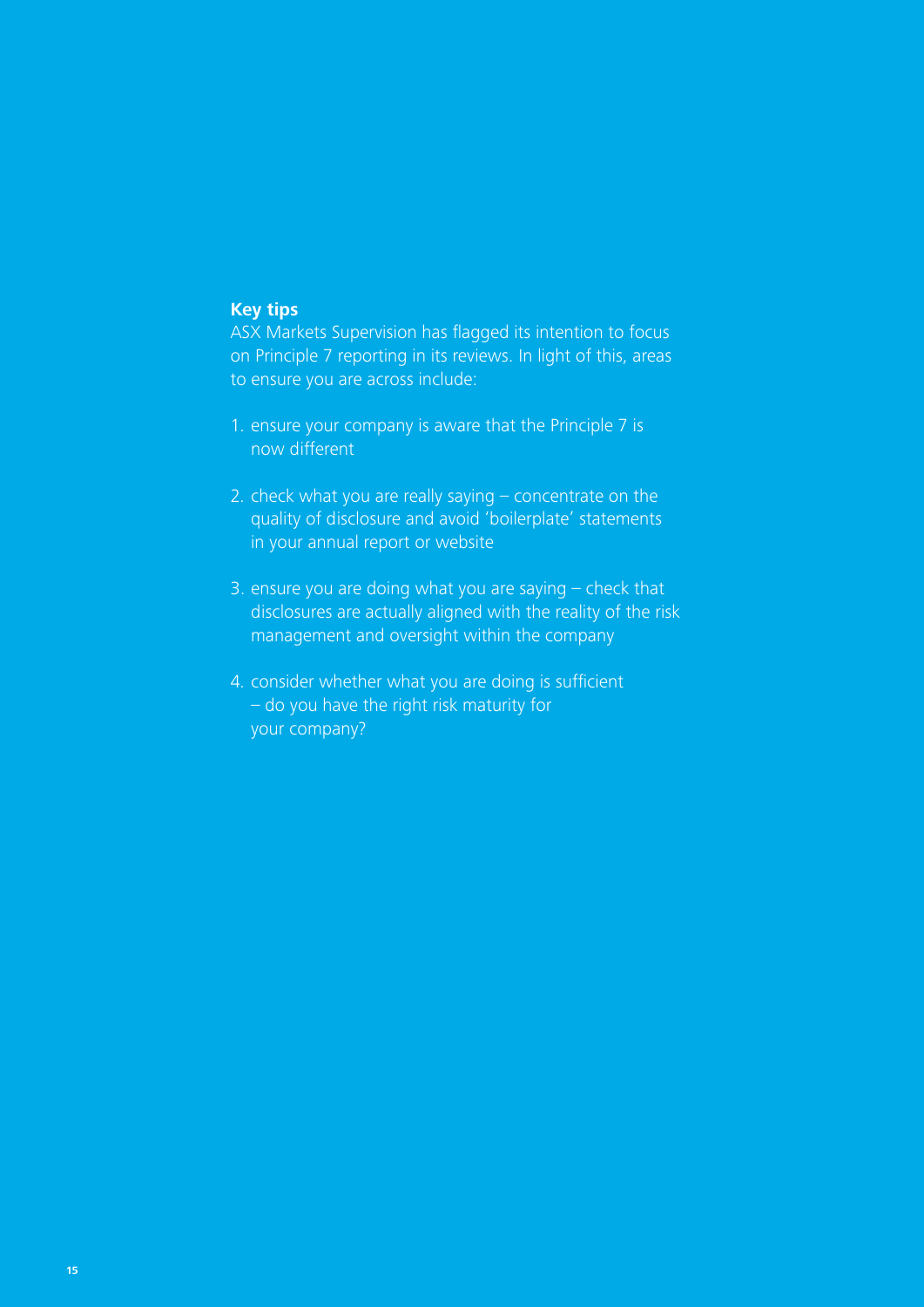# 6. What to publicly disclose?

The purpose of reporting under Principle 7 is to provide meaningful information to investors about the company's risk management policies and system.

Increasingly, stakeholders look to companies to provide evidence of effective management of not only the financial risks but also other non-financial material business risks in such areas as community affairs, human rights, employment practices, health and safety and the environment.

Consistent with the philosophy of open disclosure and an 'if not, why not' regime, the Principles do not prescribe the content, format or style of the public disclosures required under Principle 7. It is the expectation that such disclosures are not 'boilerplate' and provide genuine insight into the risk management processes and management of material business risks within the company.

It does, however, require the disclosures to include these items:

- 1.on the company's website in a section clearly titled 'corporate governance':
- a summary of the risk management policy.
- 2.in the corporate governance statement for the annual report:
	- disclose that the board has received the:
		- annual summary on risk management effectiveness referred to in section 5.3
		- assurance certification from the CEO/CFO for financial reporting risks.
	- any departures from the requirements set out in Principle 7.

To assist companies, in June 2008, the ASX Corporate Governance Council published *Revised Supplementary Guidance to Principle 7* on helpful and unhelpful disclosures. The helpful disclosure has been re-produced at Appendix H for your reference.

# Recommendation 7.4

Companies should provide the information indicated in the Guide to reporting on Principle 7.

#### **What disclosures are NOT required by Principle 7?**

The following disclosures are NOT required by Principle 7:

- • commercially sensitive information
- • details of the company's risk profile
- • details of the company's material business risks.

However when companies consider the issue of material business risks, they need to be aware of their obligations under ASX Listing Rule 3.1 to immediately make an announcement to the market in relation to some or all their material business risks and/or changes to those risks, where the risk or change is likely to have a material impact on the price or value of a company's securities. The board will need to exercise their judgement when considering whether such detailed disclosure is required.

Where a company discloses information elsewhere in the annual report or on its website it can cross-refer to that information to avoid duplicating disclosures.

# *Action:*

*Publish information in the governance section of an annual report and/or website (Appendix H)*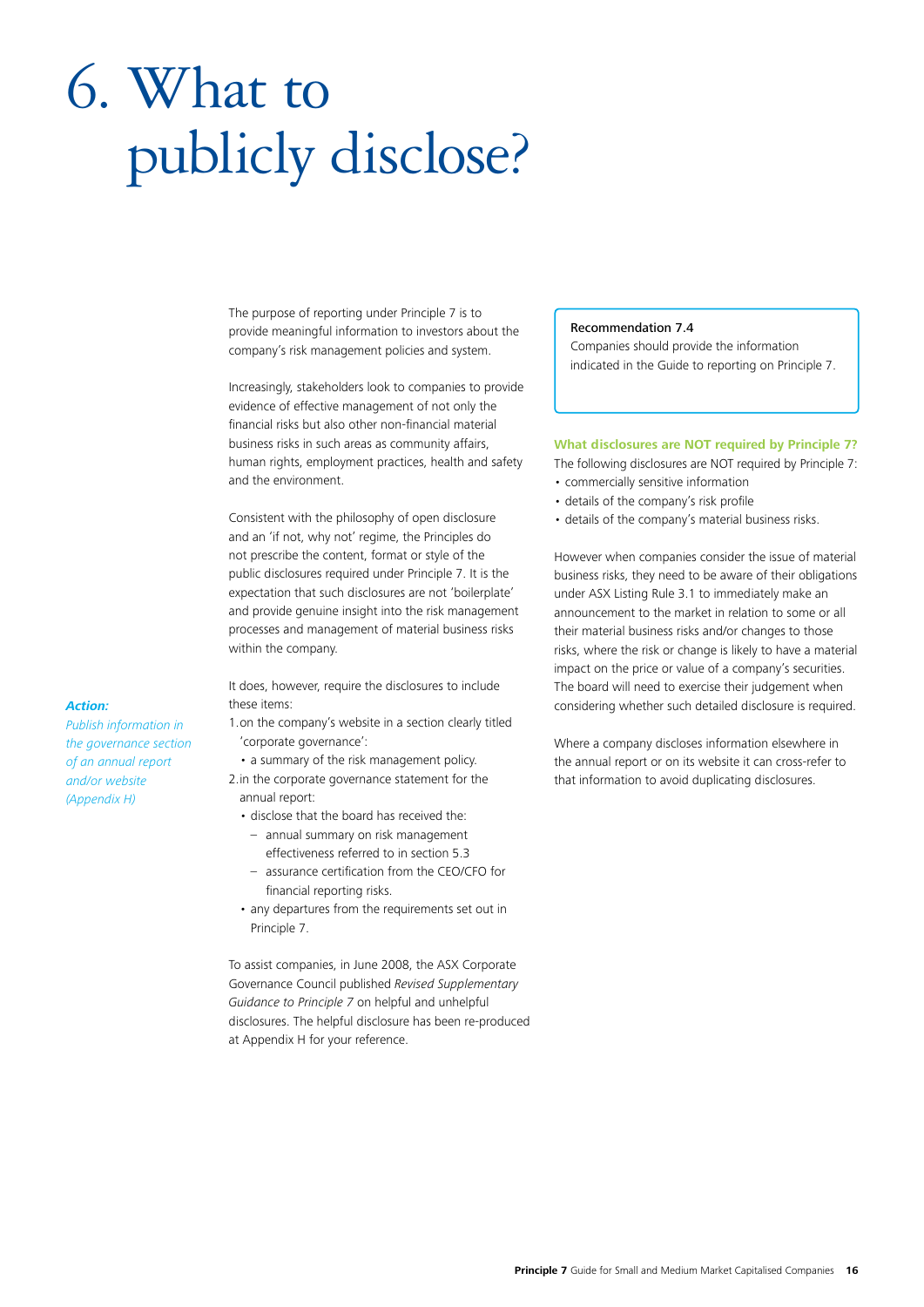# Frequently asked questions

This section is designed to provide answers to some of the common questions relating to risk management reporting and Principle 7.

#### **What is the role of this guide?**

The role of this guide is to assist small mid cap companies to understand and implement an effective risk management system which will allow them to report positively against the recommendations in Principle 7. However a statement of reliance on this Guide in a corporate governance statement is no guarantee that ASX Markets Supervision will not take supervisory action against the company. ASX Markets Supervision will judge each corporate governance statement against the requirement in listing rule 4.10.3 to report against the recommendations in the Principles and will not be limited in its rights to take action based upon any references to this Guide or the accompanying seminars if, in ASX Markets Supervision's opinion, the statement does not comply with the requirements of listing rule 4.10.3.

**What is the role of management in relation to risk?**  Refer Appendix D.

# **Can the board rely on the assurance given by management only?**

As mentioned in section 5.3 of this Guide, there is no recommendation within the Principles to require additional assurance. However, the board or management may request additional assurance if they so desire to ensure the accuracy of the reporting from management to the board and the operation of controls.

For small – mid cap companies, a peer review by an independent director often provides the required comfort over the risk management process and related controls. Other alternatives include using external providers to provide focussed 'internal audit-like' services.

### **What is the scope of risk management to be addressed under Principle 7?**

As mentioned in section 2 in this Guide, the scope of Principle 7 covers material business risks. Material business risks should not be seen purely from a financial perspective. Examples of material business risk categories identified in Principle 7 that could have significant reputational as well as financial impact:

- • operational
- environmental
- sustainability
- • compliance
- strategic
- ethical conduct
- reputation or brand
- technological
- product or service quality
- human capital
- financial reporting
- market-related risks.

# **What is the accepted frequency of risk management reporting to the board?**

The frequency of risk management reporting should depend on three key factors:

- • complexity of the company and the risks it faces
- inherent risk of the environment in which it operates
- stakeholder and board expectations

Risk management reporting frequency should be appropriate to allow management to communicate any material changes to the company's risks as well as any major developments, losses and incidents or near misses accurately in a timely manner.

Aligning risk management reporting to existing board reporting can help improve the frequency and the quality of information reported. You should consider making risk management a standing board agenda item.

### **What are the risk standards that apply?**

Recommendation 7.2 under Principle 7 recommends that the board should require management to design and implement the risk management and internal control system to manage the company's material business risks and report to it on whether those risks are being managed effectively.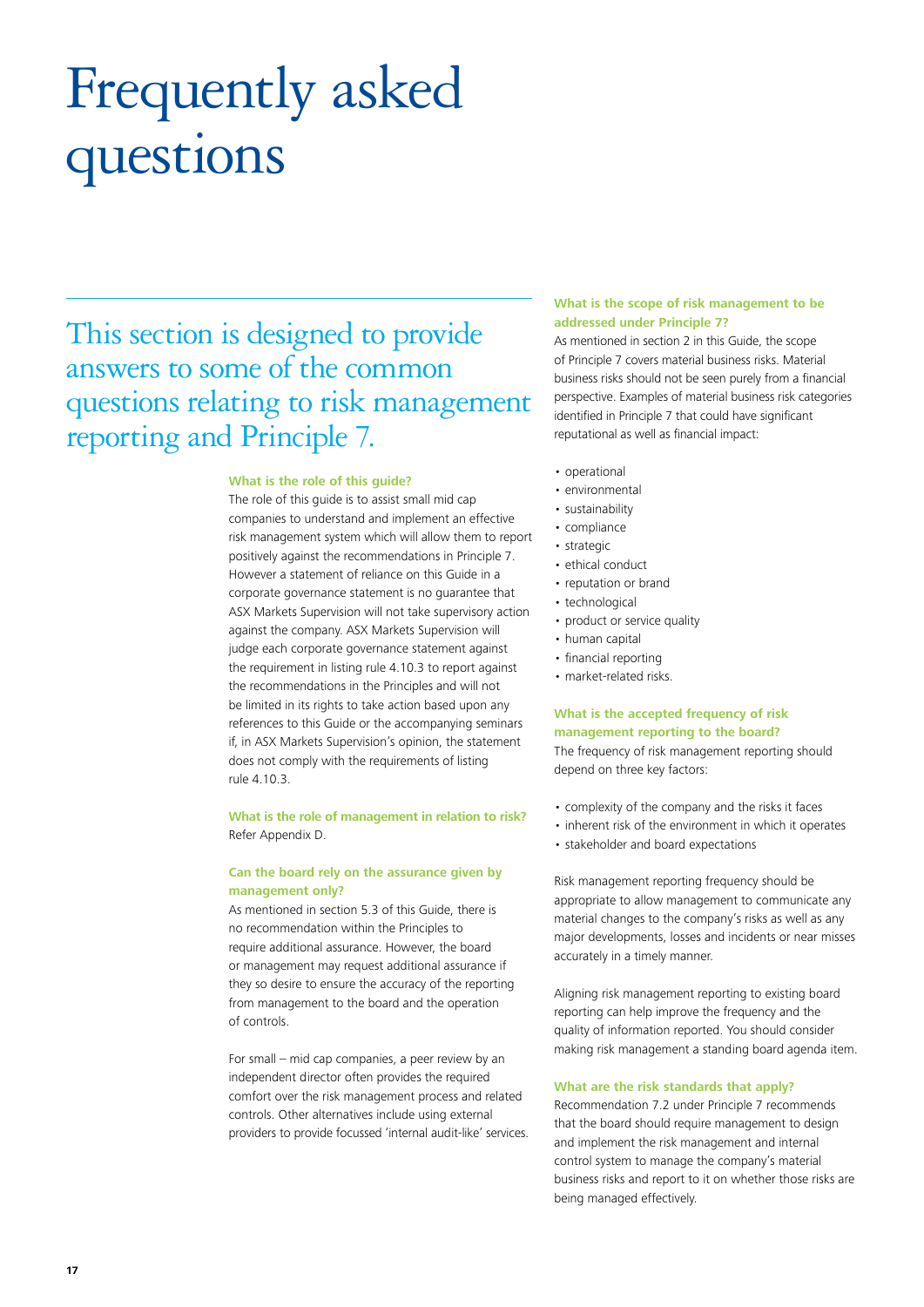Principle 7 doesn't explicitly state or recommend a particular methodology to be applied; however it does make reference to the Australian/New Zealand *Standard for Risk Management* – ANZ 4360 at www.standards.org.au and COSO Enterprise Risk Management – Integrated Framework, published by the Committee of Sponsoring Organisations of the Treadway Commission at www.coso.org.

# **How can the board best work with management to set a framework for thinking about risk and setting our risk tolerance level?**

The efficient working of the board and management is crucial for the success of all companies. It is important to leverage the depth of experience of the directors as well as maintain an open, regular and transparent communication line between management and the non-executive directors.

Management of the company should work with the board to create an appropriate risk management policy which sets out the company's willingness to accept risk and therefore its risk tolerance. The risk management policy should also clearly outline how identifying, managing and thinking about risk will be integrated into existing strategy setting, planning, budgeting and performance reporting processes.

While the individual responsible for the overall risk management within the company can prepare the risk management policy, the senior management team and the board should actively discuss the policy to determine whether it accurately addresses shareholder expectations and the nature of the company's core business.

# **How can the board begin viewing risk not just in terms of potential losses to mitigate, but also in terms of potential rewards for intelligent risk-taking?** By incorporating risk identification into management's and

board's decision making processes, both the downside and upside of the risks will be presented to increase certainty of the best outcome to the company. For example, when a proposition is presented to the board the management team needs to actively show that they have considered the risks associated with the proposition and created appropriate management plans to address the risks (i.e. to realise the likely benefits and reduce the chance of a loss/failure).

**How can the board move risk from a separate agenda item to something that is integral to all the board's decision-making about strategy, capital allocation, and even succession planning?** Appropriate risk management needs to be explicitly expressed as part of the company's culture which should be regularly discussed within the company. By incorporating risk identification and discussion into existing board reporting and being considered as part of every decision or action it should soon become part of the company's culture.

# **How should the board structure its responsibilities for risk oversight?**

The responsibility for risk is a responsibility of the full board of directors. However, the Principles endorse procedural items being handled by a committee, such as an audit and risk committee, with appropriate reporting to the main board.

However, given the nature of small – mid cap boards, the limited number of non-executive directors and the linkage between strategy and risk, it is often most efficient and effective for risk to be considered by small – mid cap companies at the main board level.

# **How can the company best share information about risk among all board members without overwhelming directors?**

Focussing the board discussion on material business risks (not all risks) will help to ensure board's attention is directed towards the most critical issues. Incorporating risk reporting into existing performance and status board reporting can also help link risk management activity and effort to the company's broader goals and strategy and not overwhelm directors.

# **What information needs be disclosed in 2009 given that a company may only have recently started on the risk management journey?**

Principle 7 risk management disclosures should be provided for the full 12-month financial year. In this first year of application (to 30 June 2009), many small – mid cap companies may find themselves in the situation where they had not fully formalised their risk management and internal control system from the start of the financial year (1 July 2008).

In this circumstance, it is important that the company discloses what they have done and outline the risk journey they are on to improving and formalising their risk management and internal control system. If further actions are to be undertaken in the next financial year these should also be outlined to support this journey.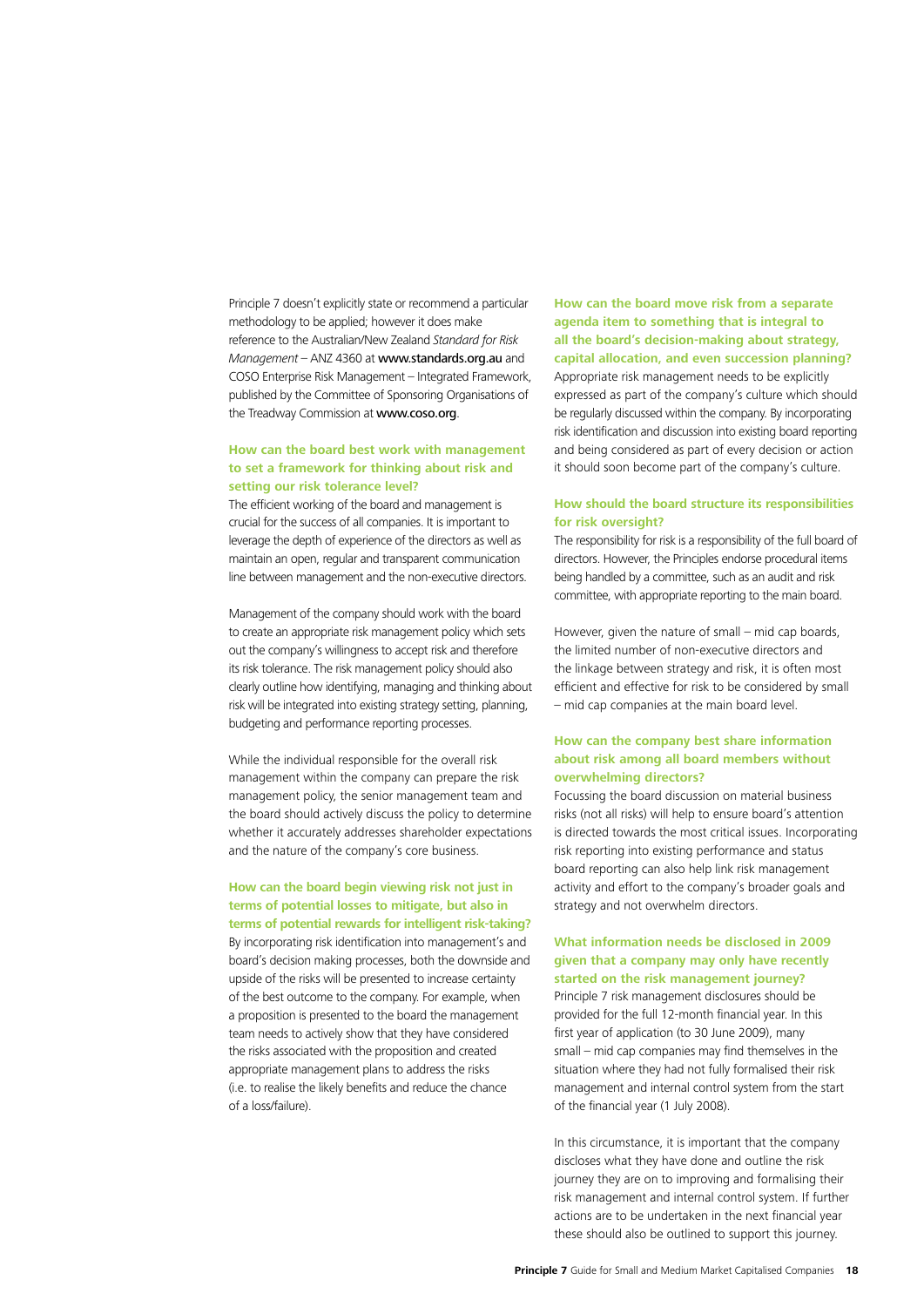# Appendix A – Risk tolerance questionnaire

This high level questionnaire is intended to give an indication of the company's overall tolerance for taking and accepting risk as part of creating value.

|                                                                                                                                                                                  | <b>True</b> | <b>False</b> | <b>Unsure</b> |
|----------------------------------------------------------------------------------------------------------------------------------------------------------------------------------|-------------|--------------|---------------|
| Our company is eager to be innovative and to choose options offering<br>potentially higher business rewards despite greater risks.                                               |             |              |               |
| Our company is prepared to invest for the best possible reward and accept the<br>possibility of financial loss.                                                                  |             |              |               |
| Our company views new technology as a key enabler of operational delivery.                                                                                                       |             |              |               |
| Our company has high levels of devolved authority – management by trust<br>rather than tight control.                                                                            |             |              |               |
| Our company is only willing to allocate limited resources to risk mitigation                                                                                                     |             |              |               |
| Our company has a tolerance for making decisions that are likely to bring<br>scrutiny and attention of external stakeholders but where potential benefits<br>outweigh the risks. |             |              |               |
| Our shareholders are capable of tolerating increasing risk levels as part of<br>generating additional shareholder value.                                                         |             |              |               |

#### **Most answers 'true'**

Your company appears to have a high tolerance for taking risks if they can be justified by greater rewards. Your stakeholders should understand this. Management should incorporate risk management into strategic planning and business decision making to understand and prioritise material business risks.

#### **Most answers 'false'**

Your company appears to be relatively risk averse and therefore should have strong risk management processes in place to ensure material business risks are understood and avoided or managed.

*Note: This questionnaire has been significantly simplified and is intended for the use of small to mid cap listed companies that are commencing implementation of a risk management process for the first time. It is intended to be used as a guide only, in order to provide direction about the risk process by the board and management so as to understand the expectations of each other using common language. The questionnaire should not be used for another purpose and should not be relied on solely without additional analysis undertaken.*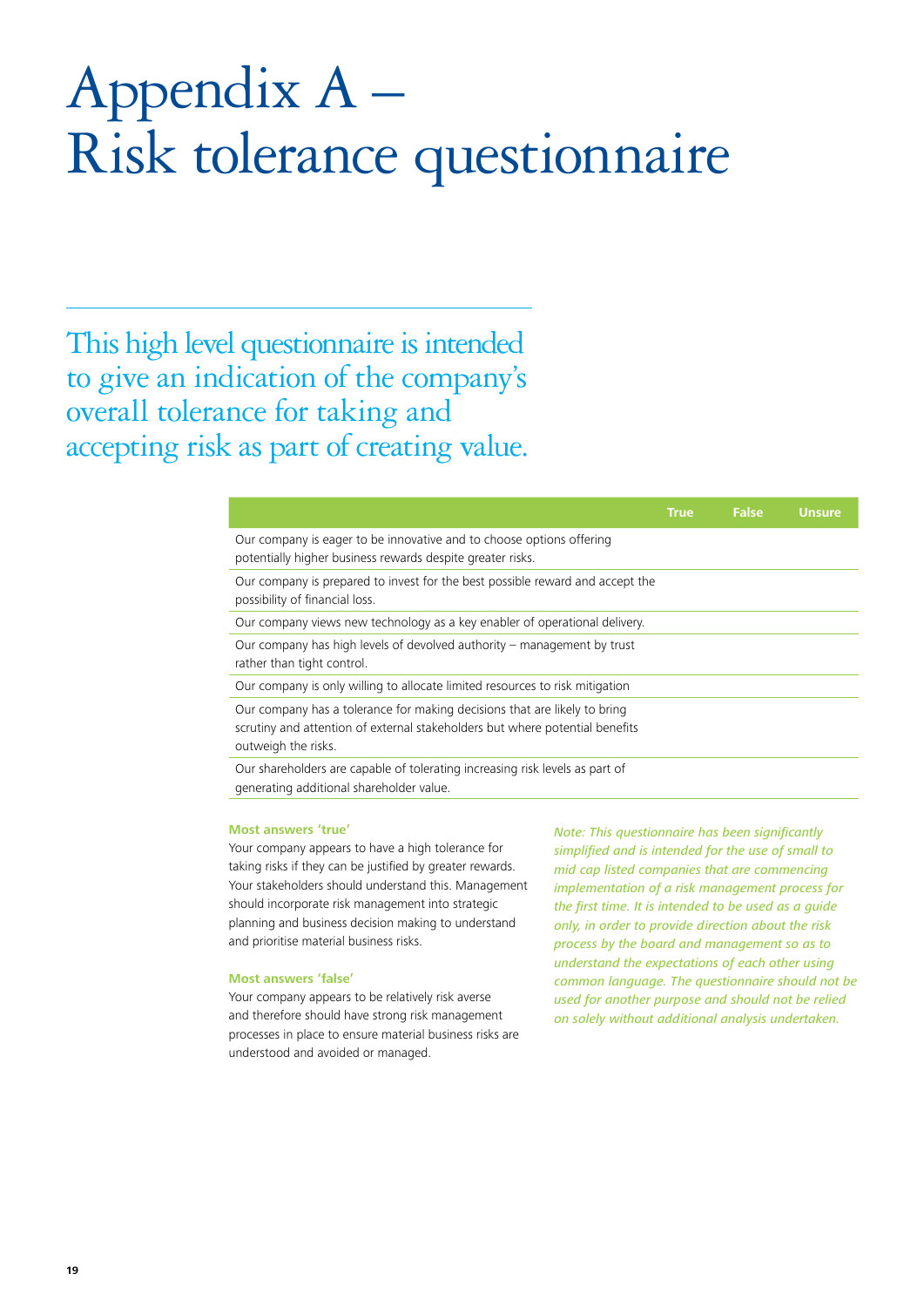The following outlines the type of information that would usually form the basis for a set of policies and procedures for a common and systematic approach for managing risk across a company. This approach increases risk awareness, ensures the appropriate

Prepared by: \_\_\_\_\_\_\_\_\_\_\_\_\_\_

Approved by: \_\_\_\_\_

Revision date:

Effective date:

#### **Purpose:**

*Outline the purpose of creating a risk management policy and what it will achieve for the company.* 

#### **Scope:**

*Document the scope of the policy, where it applies (including subsidiaries, if applicable) and what risks should be covered by the policy.* 

#### **Policy:**

*Describe the key elements of a company's risk management policy:*

- the objective and rationale for managing risk in *the company*
- clear links between the policy and the company's *strategic plans and business plan*
- quidance on the company's risk tolerance
- a statement on how risk management *performance will be measured and reported*
- details of the support and expertise available *to help staff undertake effective risk management practices.*

*A company's risk management policy can also provide guidance to staff on the company's commitment to:*

- integrating risk management principles into *existing procedures and practices*
- • communicating the company's approach to *managing risk*

management of risks, and makes the material business risks faced by the company transparent, thus enabling risks to be compared and aggregated and allows for appropriate risk oversight and reporting.

- • coordinating the interface between risk *management, compliance and assurance programs within the company*
- incorporating risk management training into *internal staff development programs.*

### **Definitions:**

*Provide relevant definitions and terms used throughout the policy and procedure documents.* 

#### **Procedure:**

### Risk strategy and risk tolerance

*Outline the company's tolerance for accepting risks and the strategy the company is intending to adopt to meet this requirement.* 

#### Risk management requirements

*Outline the steps that the company is intending to take to incorporate risk management into day to day operations as well as how it intends to make the risk management process sustainable.* 

#### Assurance

*Document what assurance process will be undertaken (internal and external) to determine that the risk management process and management of individual risks continue to operate effectively.* 

# Risk management roles and responsibilities

*Outline responsibilities for managing risks at all levels of the company. Normally the following people will have some responsibility for developing a risk management process and managing risks on a day to day basis:* 

- • Chief Executive/Board of Directors
- • Audit and Risk Committee (if exists)
- Management team
- • Supervisors (if applicable)
- Risk Manager (if applicable)
- Individual staff (if applicable).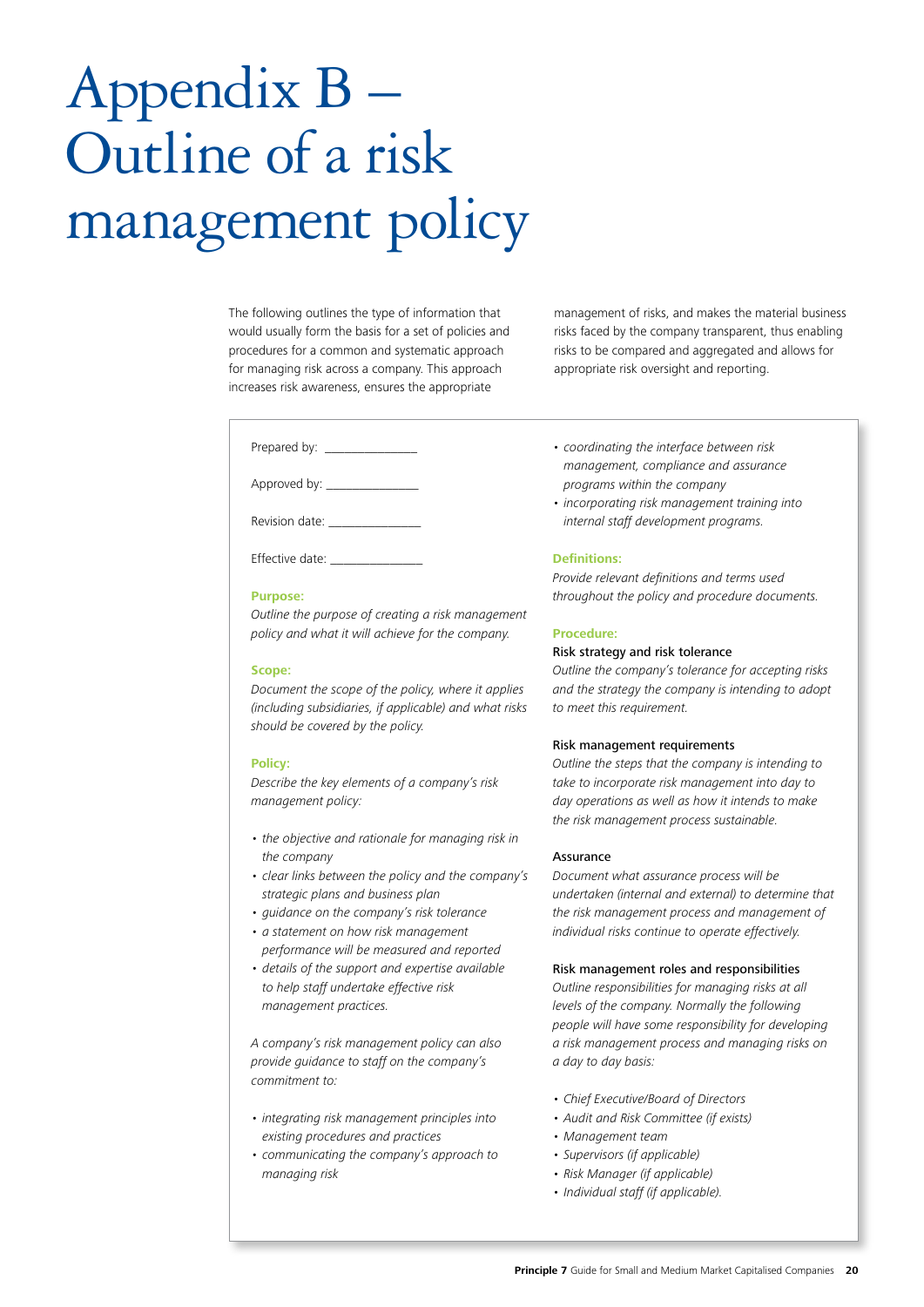# Appendix C – Sample risk register

The following sample risk register may be used by companies to capture the information discussed in this guide.

| 1. Identify material business risks<br>(refer section 5.1) |                                                                                                                                                     |                                                                                       | 2. Prioritise the risks<br>(refer section 5.1 and Appendix E)                         |                                                      | 3. Manage material<br>business risks<br>(refer section 5.2)                   |                                                                                                               | 4. Report<br>(refer section<br><b>5.3 and</b><br><b>Appendix F)</b>                                                                                                                |                                                                          |                                                                                     |
|------------------------------------------------------------|-----------------------------------------------------------------------------------------------------------------------------------------------------|---------------------------------------------------------------------------------------|---------------------------------------------------------------------------------------|------------------------------------------------------|-------------------------------------------------------------------------------|---------------------------------------------------------------------------------------------------------------|------------------------------------------------------------------------------------------------------------------------------------------------------------------------------------|--------------------------------------------------------------------------|-------------------------------------------------------------------------------------|
| #                                                          | <b>Risk</b><br>description                                                                                                                          | Current<br>controls                                                                   | Effectiveness<br>of current<br>controls                                               | Likelihood                                           | Consequences Risk level                                                       |                                                                                                               | Further<br>management<br>action<br>required                                                                                                                                        | Responsibility<br>/timeframe                                             | <b>Status</b>                                                                       |
|                                                            | Describe each List<br>risk including<br>potential<br>consequences currently<br>that may<br>impact on the prevent or<br>company if it<br>eventuates. | management<br>controls<br>in place to<br>minimise the<br>effect of risk<br>occurring. | Consider the<br>effectiveness<br>of current<br>controls in<br>addressing<br>the risk. | Determine<br>the likelihood<br>of risk<br>occurring. | <b>Determine</b><br>the impact on the overall<br>company if it<br>does occur. | <b>Determine</b><br>risk level.<br>The arrows<br>to track<br>change in<br>risk level<br>since last<br>report. | If risk level<br>is too high<br>or above<br>company's<br>may be used risk tolerance,<br>document<br>additional<br>management<br>action<br>required to<br>reduce the<br>risk level. | Allocate<br>responsibility<br>for each risk<br>and specify<br>timeframe. | Track the<br>status of risk<br>mitigation<br>actions and<br>report to<br>the board. |
|                                                            |                                                                                                                                                     |                                                                                       |                                                                                       |                                                      |                                                                               |                                                                                                               |                                                                                                                                                                                    |                                                                          |                                                                                     |

#### Legend

Risk level increased from last review

Risk unchanged from last review

Risk level decreased from last review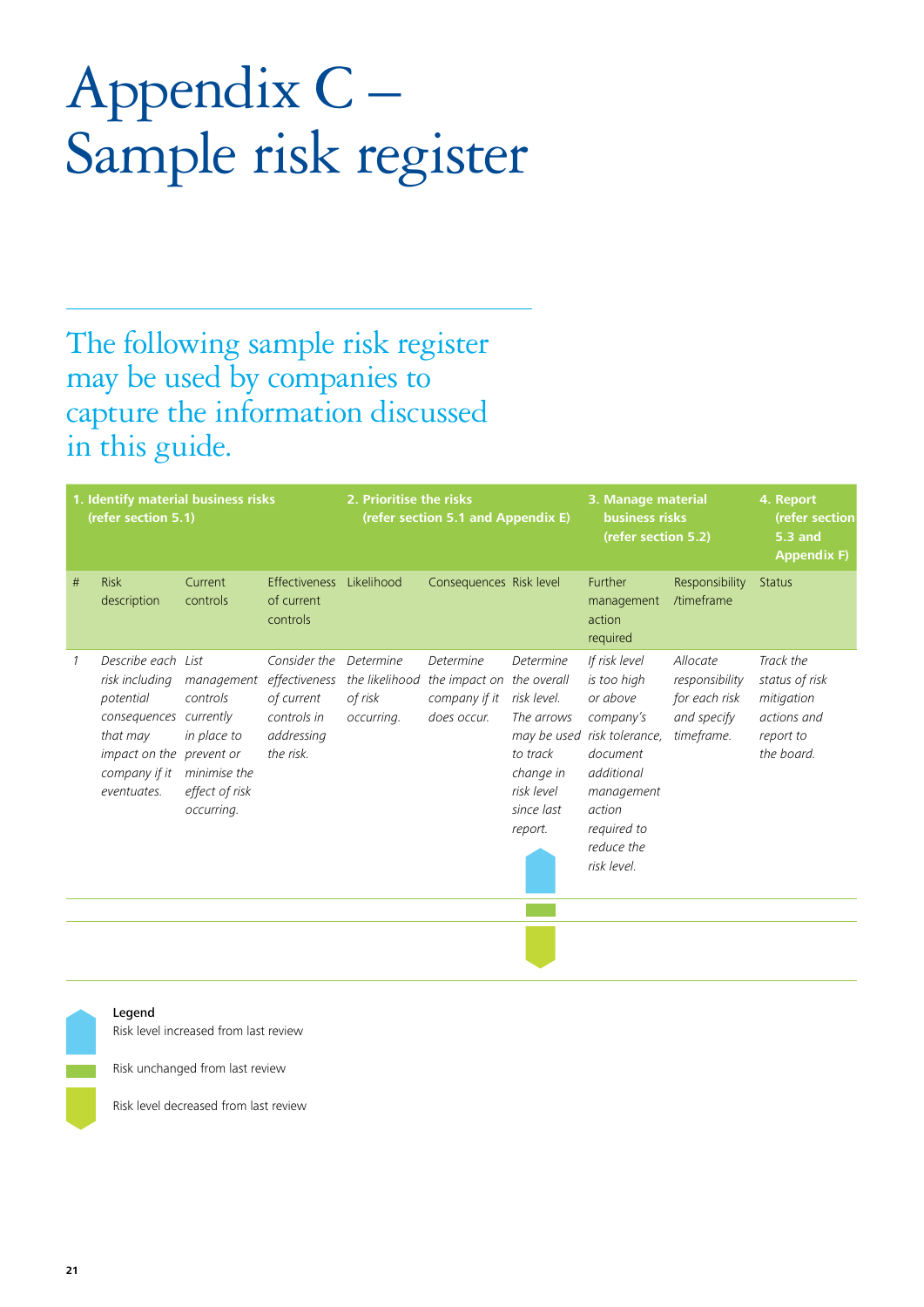# Appendix D – Sample risk management roles and responsibilities

# The list below identifies suggested accountabilities and responsibilities for managing risk in a company.

#### **Chief executive/Board of directors**

- champion the company's governance and risk management processes
- determine the company's risk tolerance
- review recommendations from the company's audit and risk committee(s) (if exist) and determine future actions
- publicly report and make the necessary disclosures relating to risk as required by Principle 7.

# **Audit and risk committee (if exist, otherwise reverts to the full Board of directors)**

- • oversee the risk management framework
- • ensure the risk management framework is implemented and adopted
- review and approve the company's list of material business risks (risk profile) and risk treatment strategies
- monitor the implementation of the risk management program against the endorsed implementation strategy or plan
- • confirm that the company's risk management process is continually maturing to reflect the changing environment and allows the company to identify and respond to emerging issues and risks
- receive reports from management on the effect of material business risks.

#### **Chief executive/senior management**

- develop the company's strategic risk profile by identifying and prioritising material business risks
- review the company's risk profile periodically
- review and assess the current and planned approach to managing material business risks
- review and monitor the status of risk treatment strategies
- • periodically report on material business risks to the board/audit and risk committee
- ensure the risk management framework is implemented across the different areas of operations.

#### **Managers and supervisors**

- monitor the material business risks for their areas of responsibility
- provide suitable information on implemented treatment strategies to senior management to support ongoing reporting to the board
- • ensure staff are adopting the company's risk management framework as developed and intended

#### **Risk manager (or equivalent)**

- • coordinate the implementation of the risk management framework, risk profile and treatment strategies
- facilitate, challenge and drive risk management development within the company
- report to the senior management, executive management and audit committee or board at regular intervals on the risk process (not individual risks).

#### **Individual staff**

- recognise, communicate and respond to expected, emerging or changing material business risks
- • contribute to the process of developing the company's risk profile
- implement treatment strategies within their area of responsibility.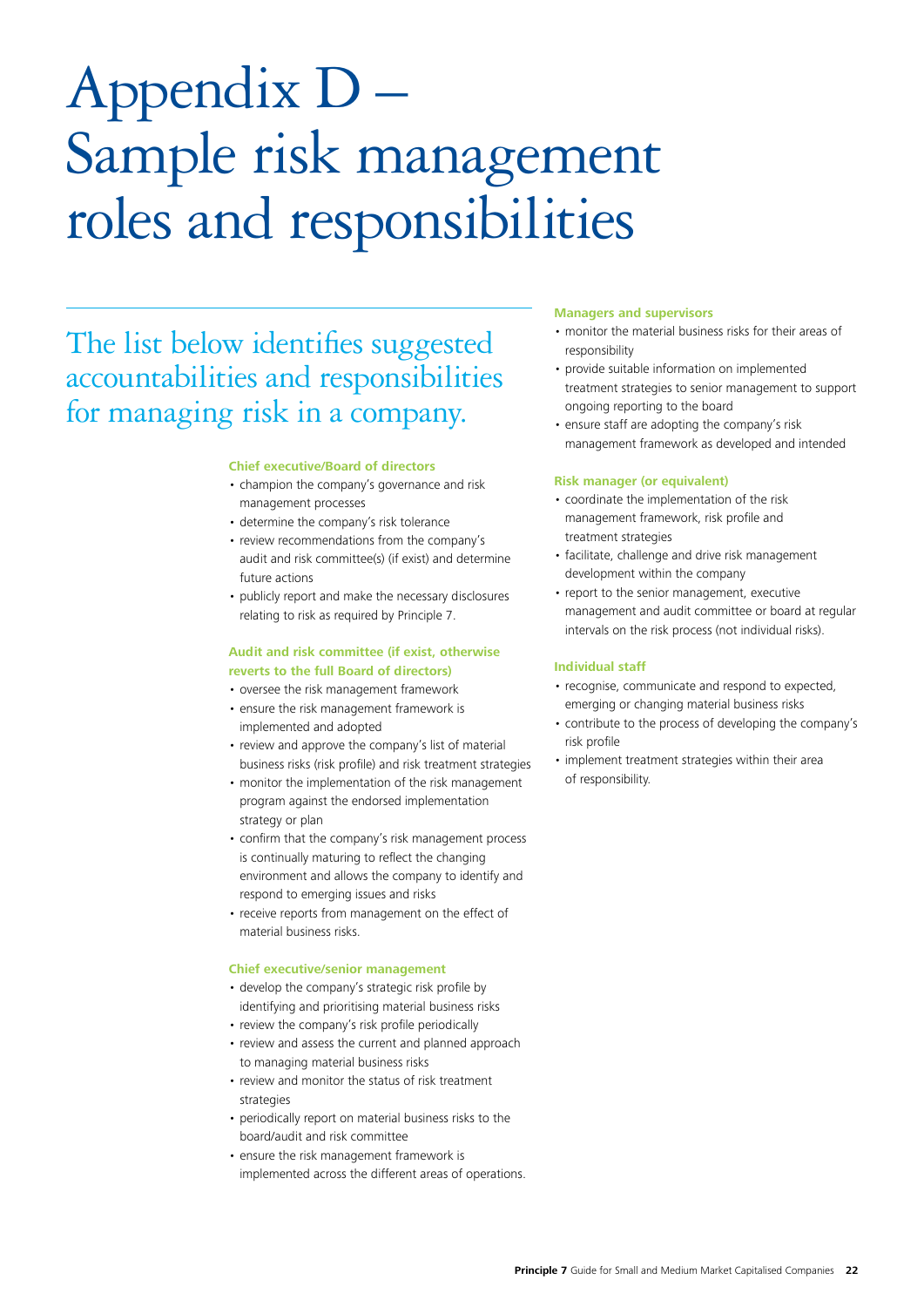# Appendix E – Risk matrix guidance

Companies can apply the following risk matrix during the risk identification and prioritisation process.

> The purpose of risk prioritisation is to determine the overall risk level for each material business risk identified by the company. To calculate the overall risk level companies need to assess the likelihood of the risk occurring and the magnitude of the consequences if the risk eventuates taking into consideration controls that are already in place:

- risk likelihood can be expressed in terms of probability of the risk event occurring and normally is represented on a scale of five from rare to almost certain. Likelihood should be considered within a defined period of time, for example annual planning period or five year strategic plan
- the consequences can also be represented on a five point scale from insignificant to critical/extreme. Consequences should be considered not just from a financial perspective but also take into account safety, environment, legal and reputational impacts.

Specific likelihood and consequence criteria should be set for each company individually.

The matrix below shows the relationship between likelihood and consequence ratings and various risk levels. Material business risks that fall in the sector coloured in blue usually represent risks that are possible or likely to occur and if they do they will have a significant impact on the company.



*For risks in this sector of the matrix, compare to the company's risk tolerance and consider reducing, transferring or accepting the risk (refer section 5.2)*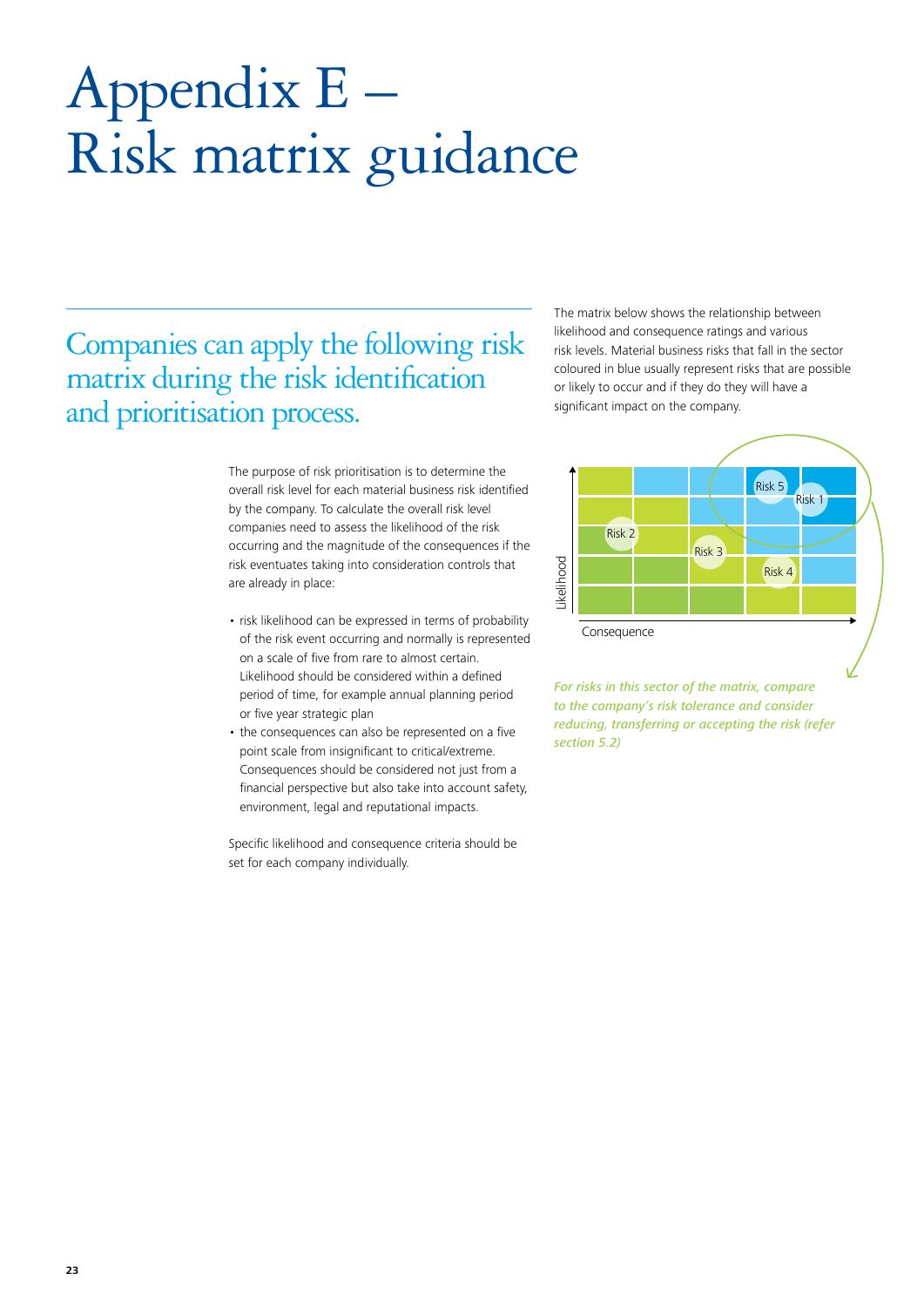# Appendix F – Outline of an individual risk report

### **Sample individual risk report**

Risk:

*[this should reflect the 'Risk Description' item in the risk register]*

Management responsibility/risk owner: *[e.g. Chief Executive Officer]*

Report delivered to:

*[e.g. Audit Committee]*

Date report delivered:

Reporting frequency and no. of report in series:

*[e.g. Report No. 1 of 4.]*

### Focus and scope of this report:

*[report on any further management action required under the Risk Register, identify any actions taken/not taken, any outcomes or consequences of action, any events that have occurred in relation to the risk and any impact or change on the risk]*

#### Action plan:

| Obiective                                                         | <b>Activity</b> | Owner due date | <b>Status</b>                                          |
|-------------------------------------------------------------------|-----------------|----------------|--------------------------------------------------------|
| [key objectives impacted [key actions to manage]<br>by this risk] | this riskl      |                | <i>lin planning/in progress/</i><br>delayed/completed] |

#### Key controls mitigating the risk:

*[e.g. quarterly independent compliance review, insurance, etc.]*

#### Assurances:

*[e.g., outcome of any independent party review]*

#### Interdependent or related risks:

*[e.g. another risk linked with this risk]*

#### References and related documents:

*[e.g. policy and procedure document]*

### Other comments or outcomes:

*Based on the above this material business risk is being managed effectively.*

### Signature:

*[Risk owner]*

Date: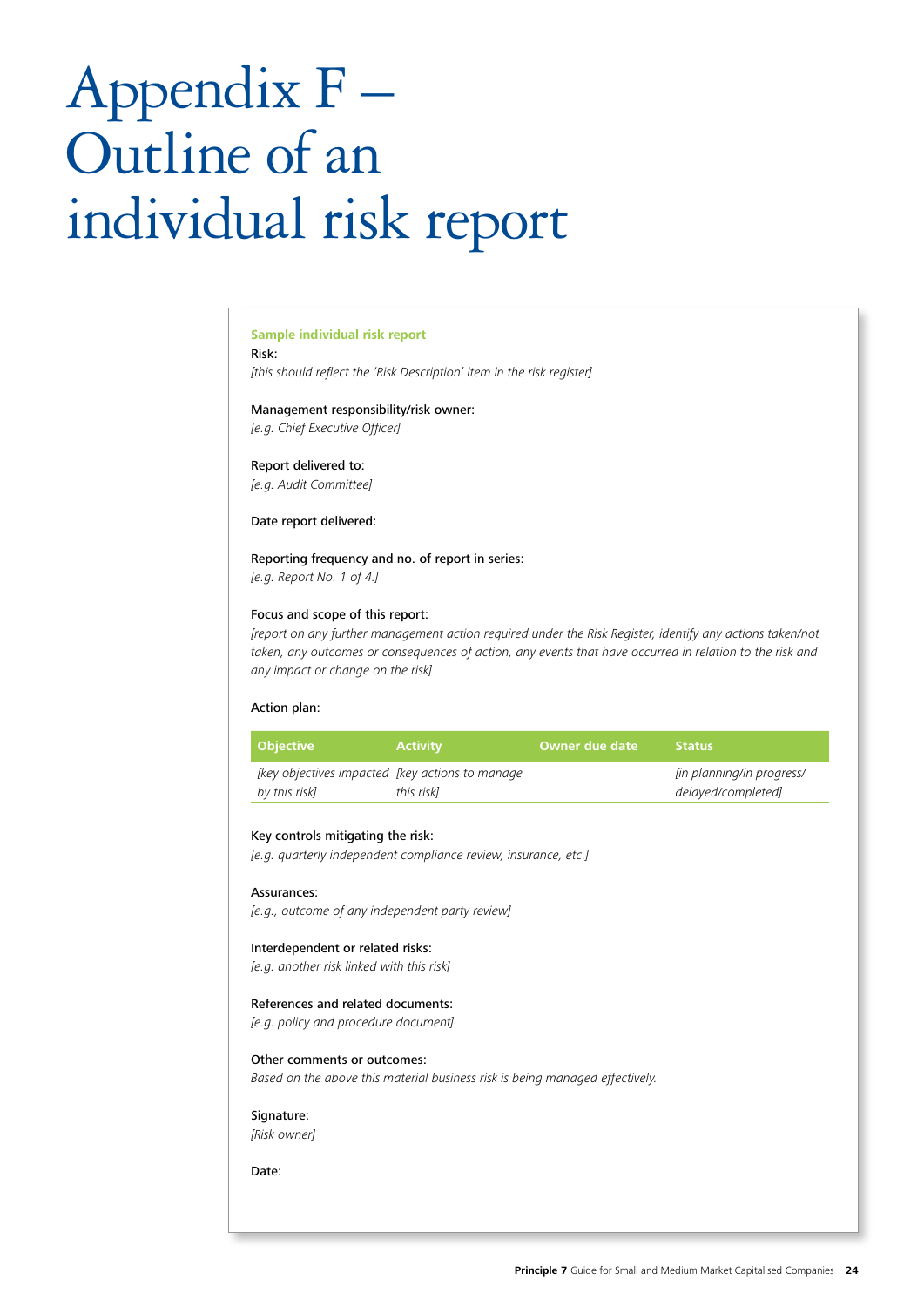# Appendix G – Illustrative wording for CEO and CFO certifications

The following is an illustrative wording for the CEO and CFO certifications to meet the reporting requirements of both Recommendation 7.3 under Principle 7 and also satisfies s295A of the Corporations Act 2001, as extracted from the Deloitte/Group of 100 *Recognise and manage risk: A Guide to compliance with ASX Principle 7* (August 2008), Appendix 2:

#### **Statement to the board of directors of [company]**

The Chief Executive Officer and Chief Financial Officer state that:

# a.with regard to the integrity of the financial statements of [company] for the year ended [reporting date] that:

- i. the financial records of the company have been properly maintained in accordance with s286 of the *Corporations Act 2001*
- ii. the financial statements and notes thereto comply with Australian Accounting Standards in all material respects
- iii. the financial statements and notes thereto give a true and fair view, in all material respects, of the financial position and performance of the company and consolidated entity
- iv. in our opinion, the financial statements and notes thereto are in accordance with the *Corporations Act 2001*
- v. in our opinion, there are reasonable grounds to believe that the company will be able to pay its debts as and when they become due and payable.

# b.with regard to risk management and internal control systems of [company] for the year ended [reporting date]:

- i. the statements made in (a) above regarding the integrity of the financial statements and notes thereto is founded on a sound system of risk management and internal control which, in all material respects, implements the policies adopted by the board of directors
- ii. the risk management and internal control systems to the extent they relate to financial reporting [specify other, if any] are operating effectively, in all material respects, based on the [risk management model adopted by the company]
- iii. nothing has come to our attention since [reporting date] that would indicate any material change to the statements in (i) and (ii) above.

# Chief Executive Officer

*[Same date as Directors' Declaration]*

# Chief Financial Officer

*[Same date as Directors' Declaration]*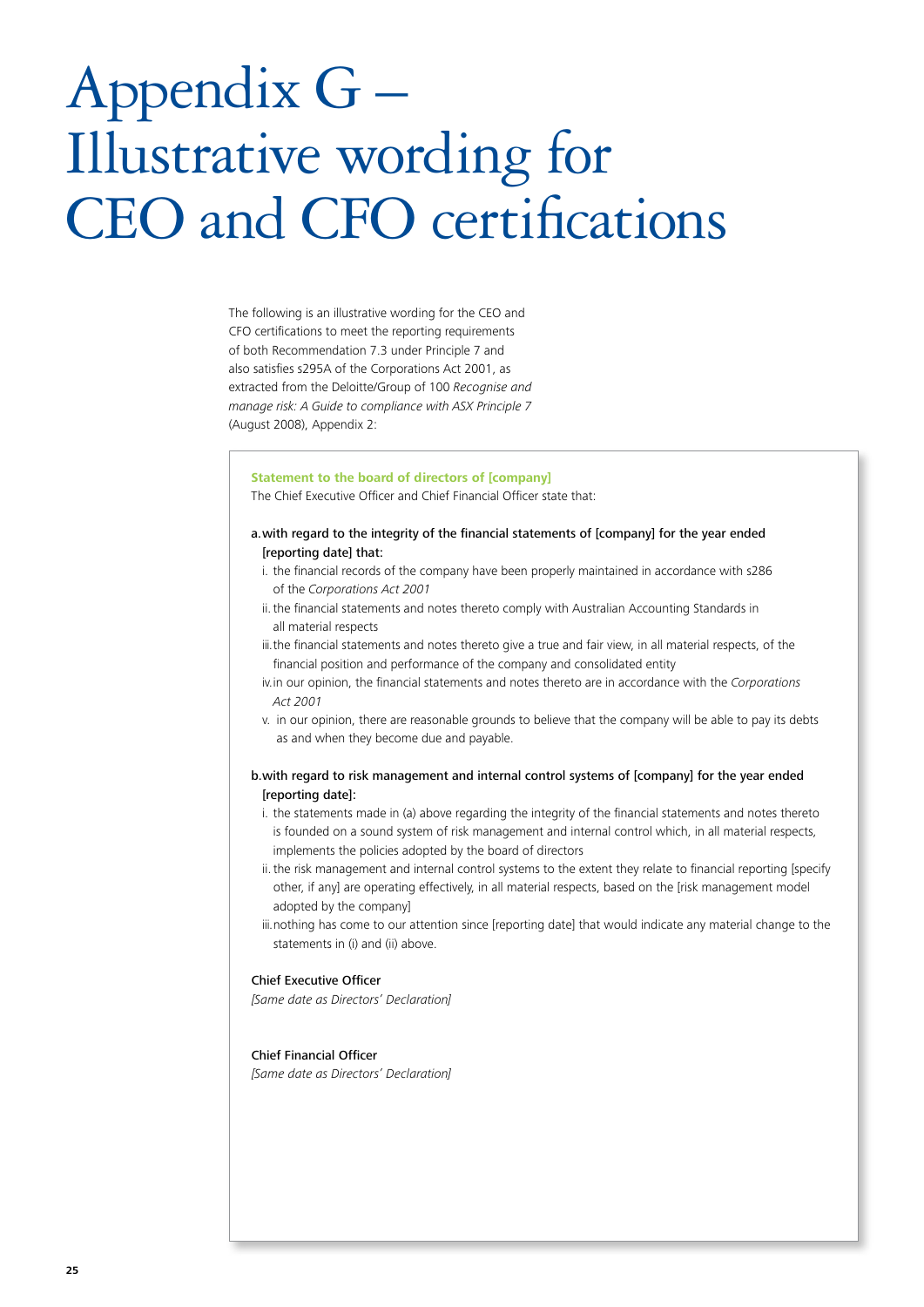# Appendix H – Hypothetical helpful public disclosure example

The following has been reproduced from the *Revised Supplementary Guidance to Principle 7* (June 2008) issued by the ASX Corporate Governance Council. The full details of this supplementary guidance should be reviewed. Companies should also not simply reproduce the following.

*The identification and effective management of risk, including calculated risk-taking is viewed as an essential part of the company's approach to creating long-term shareholder value.* 

*Management, through the Chief Executive, is responsible for designing, implementing and reporting on the adequacy of the company's risk management and internal control system. Management reports to the Audit and Risk Committee on the company's key risks and the extent to which it believes these risks are being managed. This is performed on a six monthly basis or more frequently as required by the Board or relevant subcommittee.* 

*The Board is responsible for satisfying itself annually, or more frequently as required, that management has developed and implemented a sound system of risk management and internal control. Detailed work on this task is delegated to the board Audit and Risk Committee and reviewed by the full Board. The Audit and Risk Committee also oversees the adequacy and comprehensiveness of risk reporting from management.* 

*As part of its duties, internal audit provides assurance to the Board Audit and Risk Committee and to management on the adequacy of the company's risk framework, and the completeness and accuracy of risk reporting by management.* 

*A standardised approach to risk assessment is used across the Group to ensure that risks are consistently assessed and reported to an appropriate level of management, and to the Board if required.* 

*The company carries out risk specific management activities in four core areas; strategic risk, operational risk, reporting risk and compliance risk in accordance with Australian/New Zealand Standard for Risk Management (AS/NZS 4360 Risk Management) and the Committee of Sponsoring Organisations of the Treadway Commission (COSO) risk framework.* 

*Strategic and operational risks are reviewed at least annually by all operating divisions as part of the annual strategic planning, business planning, forecasting and budgeting process. Divisional risk profiles are also reviewed as part of the quarterly due diligence process within these divisions.* 

*The company has developed a series of operational risks which the company believes to be inherent in the industry in which the company operates. These include:* 

- fluctuations in commodity prices
- fluctuations in exchange rates
- depletion of reserves
- fluctuations in demand volumes
- political instability/sovereignty risk in some *operating sites*
- the occurrence of force majeure events by *significant suppliers*
- increasing costs of operations, including *labour costs*
- changed operating, market or regulatory *environments as a result of climate change.*

*These risk areas are provided here to assist investors to understand better the nature of the risks faced by our company and the industry in which we operate. They are not necessarily an exhaustive list.*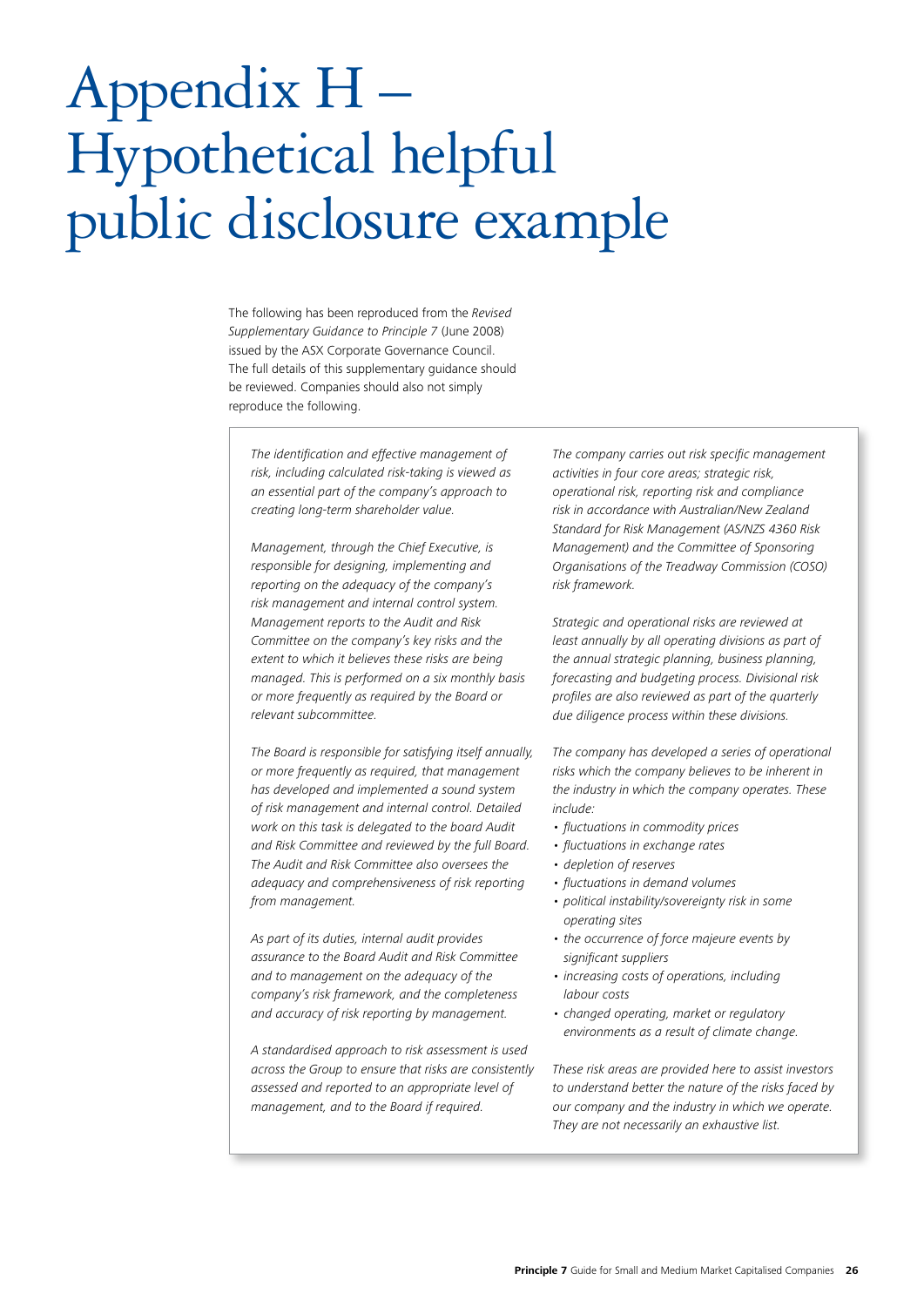*Detailed internal control questionnaires are*  completed by all major divisions and key finance *managers in relation to financial and other reporting on a six monthly basis. These are reviewed by our senior finance team and our external auditors as part of our half-yearly reporting to the market and to achieve compliance with section 295A of the Corporations Act and Recommendation 7.3 of the ASX Corporate Governance Council's Corporate Governance Principles and Recommendations.* 

*Through the General Counsel's office, a detailed compliance programme also operates to ensure the company meets its regulatory obligations. Executive management committees also meet regularly to deal with specific areas of risk such as OH&S, Treasury and environmental risk.* 

*The Board also receives a written assurance from the Chief Executive Officer (CEO) and the Chief Financial Officer (CFO) that to the best of their knowledge and belief, the declaration provided by them in accordance with section 295A of the Corporations Act is founded on a sound system of risk management and internal control and that the system is operating effectively in relation to* 

*financial reporting risks. The Board notes that due to its nature, internal control assurance from the CEO and CFO can only be reasonable rather than absolute. This is due to such factors as the need for*  judgement, the use of testing on a sample basis, *the inherent limitations in internal control and because much of the evidence available is persuasive rather than conclusive and therefore is not and cannot be designed to detect all weaknesses in control procedures.* 

*The company's internal audit function conducts a series of risk-based and routine reviews based on a plan agreed with management and the*  Audit and Risk Committee. In order to ensure the *independence of the internal audit function, the head of internal audit meets privately with the Audit and Risk Committee without management present on a regular basis and is responsible for making the final decision on the head of internal audit's tenure and remuneration.* 

*The company will provide updates on any changes in its circumstances in press releases on the investor section of the company's website.* 

The ASX Corporate Governance Council comments that "*This disclosure is considered helpful as it provides a comprehensive view on how the company approaches risk management and oversight. The disclosure also provides insights in relation to the risks in the industry in which the company operates*".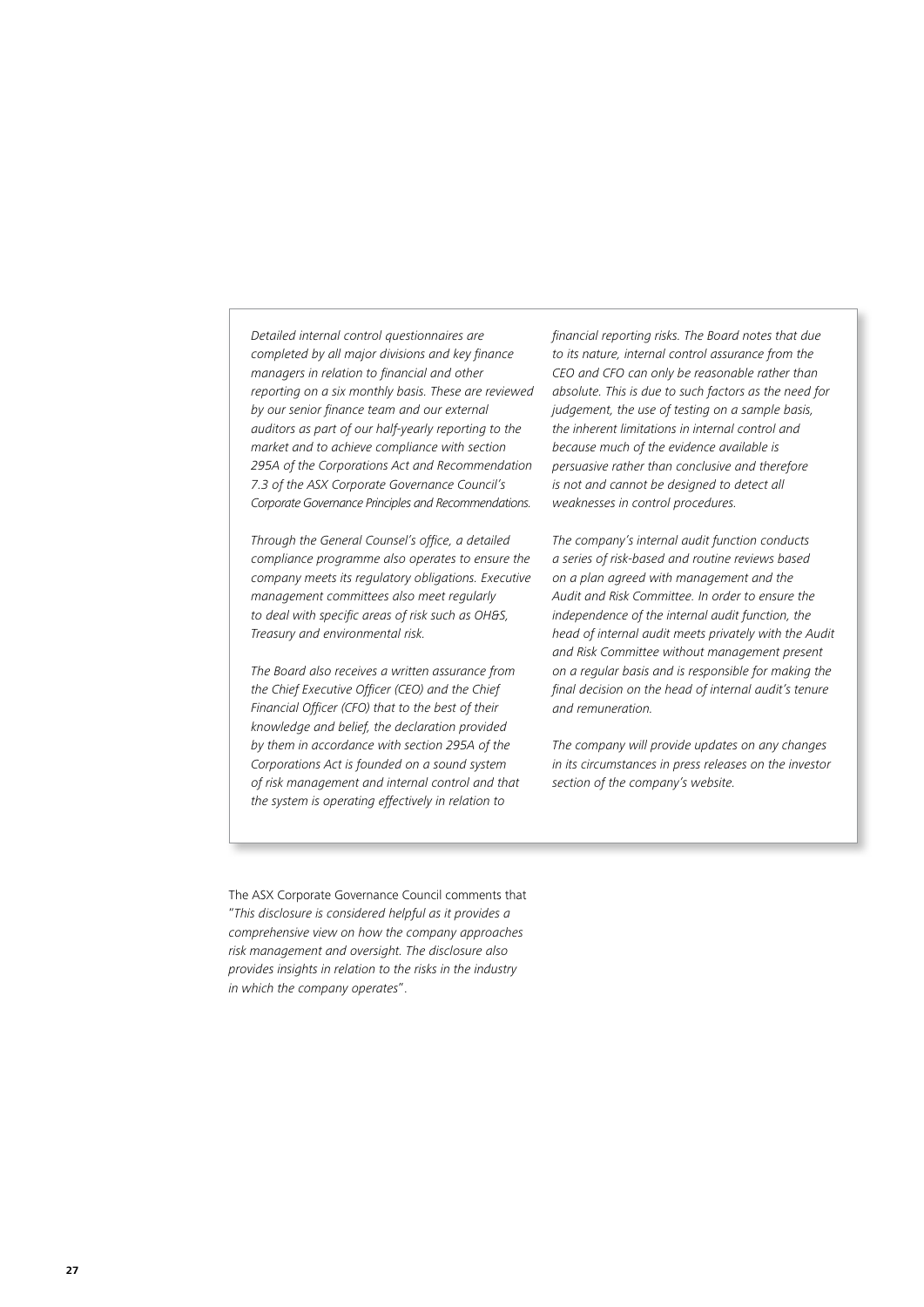# Appendix I – Process checklist to implementation

A checklist below has been included to assist the reader to report positively against the recommendations of Principle 7 in their annual reports.

| <b>Board meeting</b> | <b>Action</b>                                                                                                                                                                 | <b>Has action been</b><br>completed? | <b>Status</b> | <b>Reference in</b><br>the guide |
|----------------------|-------------------------------------------------------------------------------------------------------------------------------------------------------------------------------|--------------------------------------|---------------|----------------------------------|
| Ouarter one          | Complete risk tolerance questionnaire                                                                                                                                         |                                      |               | 4.1                              |
|                      | Draft Risk Management Policy                                                                                                                                                  |                                      |               | 4.2                              |
|                      | Approve Risk Management Policy                                                                                                                                                |                                      |               | 4.2                              |
|                      | Publish Risk Management Policy on the company website                                                                                                                         |                                      |               | 4.2                              |
|                      | Review board charter and role descriptions to ensure accountability<br>for risk is included                                                                                   |                                      |               | 4.3                              |
|                      | Management and board to identify material business risks and<br>document in the risk register in year and continue to reassess the<br>full list of risks in consecutive years |                                      |               | 5.1                              |
|                      | Allocate risk owners to critical risks                                                                                                                                        |                                      |               | 5.1                              |
| Ouarter two          | Manage material business risks                                                                                                                                                |                                      |               | 5.2                              |
|                      | Update the risk register or prepare individual risk reports and<br>present to the board                                                                                       |                                      |               | 5.3                              |
| Quarter three        | Manage material business risks                                                                                                                                                |                                      |               | 5.2                              |
|                      | Update the risk register or prepare individual risk reports and<br>present to the board                                                                                       |                                      |               | 5.3                              |
| Ouarter four         | Manage material business risks                                                                                                                                                |                                      |               | 5.2                              |
| (full year)          | Update the risk register or prepare individual risk reports and present<br>to the board                                                                                       |                                      |               | 5.3                              |
|                      | Prepare CEO/CFO certification                                                                                                                                                 |                                      |               | 5.3                              |
|                      | Prepare a summary of the risk management activity throughout the<br>year and present to the board (including effectiveness statement)                                         |                                      |               | 5.3                              |
|                      | Prepare annual report disclosure with respect to Recommendation<br>7.4 under Principle 7                                                                                      |                                      |               | 6                                |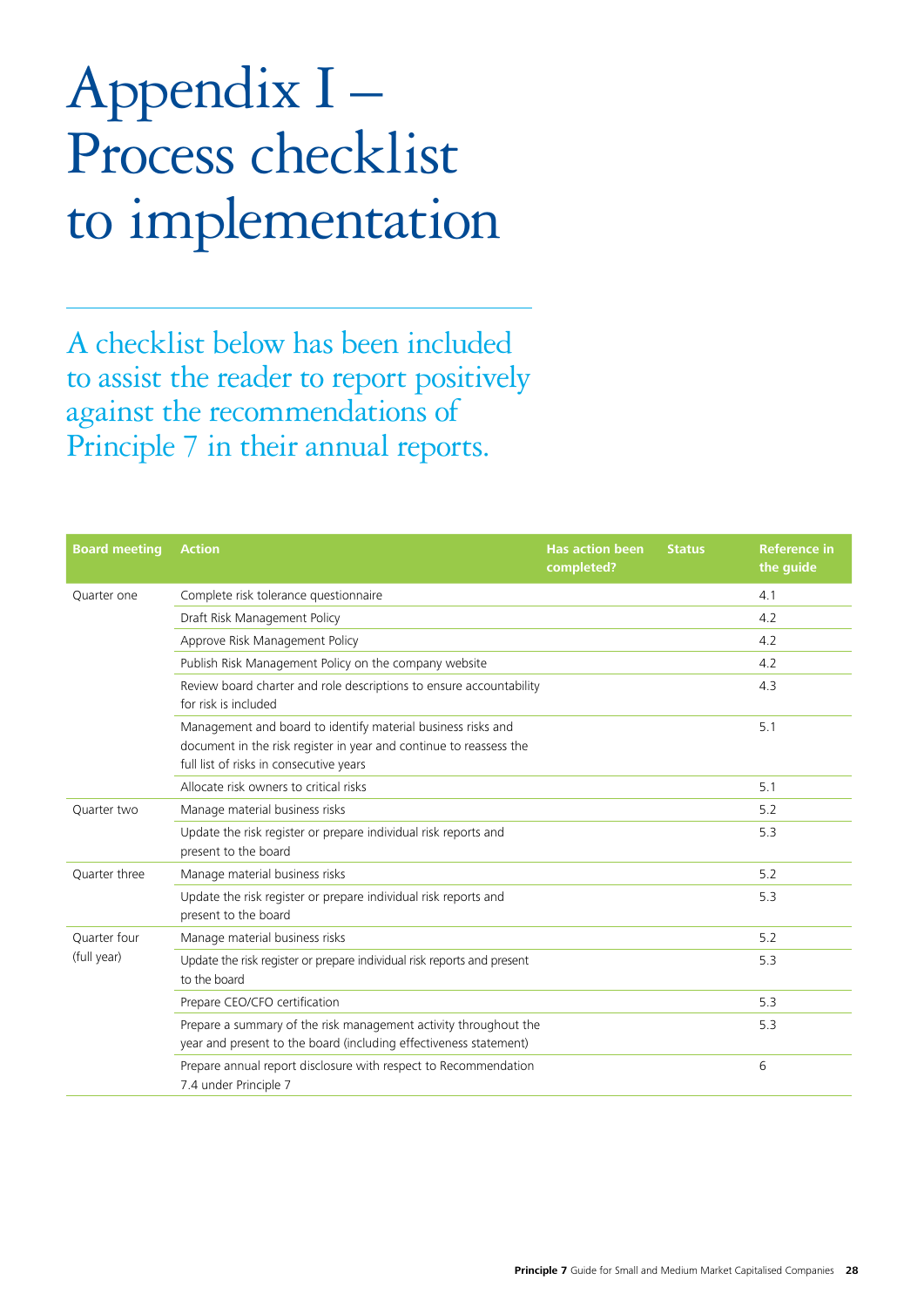# Appendix J – Useful references

**ASX Corporate Governance Council:**  www.asx.com.au/corporategovernance

**Blakiston & Crabb Corporate Governance:**  http://www.blakcrab.com.au/

**Deloitte ASX Principles:**  www.deloitte.com/au/corporate\_governance

**Deloitte Risk Intelligence:**  www.deloitte.com/RiskIntelligence

**Group of 100:**  www.group100.com.au

### **Institute of Internal Auditors:**

Guidance on implementing Principle 7: 'Recognise and manage risk' of the 2007 Edition of the ASX Corporate Governance Principles and Recommendations. www.iia.org.au

**COSO Internal Controls and ERM models:**  www.coso.org

**AS/NZS 4360:2004 Risk Management:**  www.standards.org.au

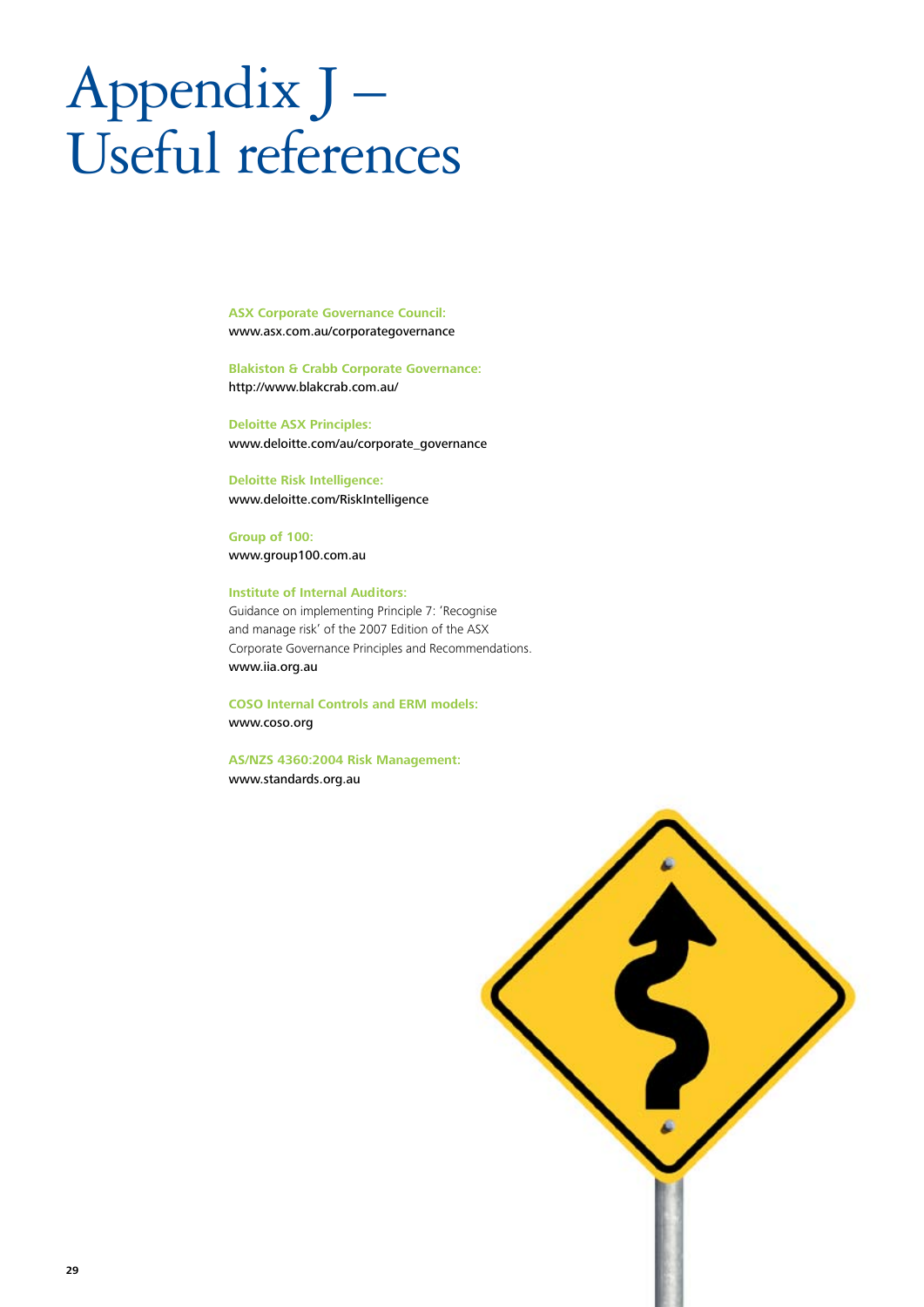## About the authors

This joint publication by Blakiston & Crabb, Deloitte and ASX Markets Supervision is in response to the identification of the challenges presented to small and medium market capitalised companies in understanding and implementing Principle 7.

#### ASX Markets Supervision

ASX Markets Supervision (ASXMS) is a subsidiary of ASX Limited. The subsidiary was created to provide greater transparency and accountability of ASX's supervisory operations, strengthen market integrity and address the perception of conflict between ASX's regulatory and commercial functions.

#### Blakiston & Crabb

Blakiston & Crabb's status as the pre-eminent boutique law firm in Western Australia has been achieved by focussing its practice on a number of key areas, thereby allowing the Firm to provide advice to the highest provide legal advice that is readily understandable by corporate clients and is delivered in a timely way. The Firm's objective is to provide quality practical advice. For more information, please visit Blakiston & Crabb's web site at www.blakcrab.com.au.

#### Deloitte Touche Tohmatsu

In Australia, Deloitte has 12 offices and over 4,500 people and provides audit, tax, consulting, and financial advisory services to public and private clients across the country. Known as an employer of choice for innovative human resources programs, we are committed to helping our clients and our people excel. Deloitte's professionals are dedicated to strengthening corporate responsibility, building public trust, and making a positive impact in their communities. For more information, please visit Deloitte's web site at www.deloitte.com.au.

Copyright © 2009 Deloitte Touche Tohmatsu, Blakiston & Crabb and ASXMS. This document is subject to copyright which is retained by Deloitte Touche Tohmatsu, Blakiston & Crabb and ASXMS. No part of it may in any form or by any means be reproduced, adapted, transmitted or communicated without the prior written permission of Deloitte Touche Tohmatsu, Blakiston & Crabb and ASXMS.

This document is provided as general information only and does not consider your specific objectives, situation document or disclose it or refer to it in any document. Deloitte Touche Tohmatsu, Blakiston & Crabb and ASXMS accept no duty of care or liability to you or anyone else regarding this document and we are not responsible to you or anyone else for any loss suffered in connection with the use of this document or any of its content.

Deloitte refers to one or more of Deloitte Touche Tohmatsu, which is a legally separate and independent entity. Please see www.deloitte.com/au/about for a detailed description of the legal structure of Deloitte Touche Tohmatsu and its member firms.

Liability limited by a scheme approved under Professional Standards Legislation.

Designed and produced by Aqua Media, AM\_Mel\_06/09\_038510 © Deloitte Touche Tohmatsu, Blackiston & Crabb and ASXMS, June 2009. All rights reserved.